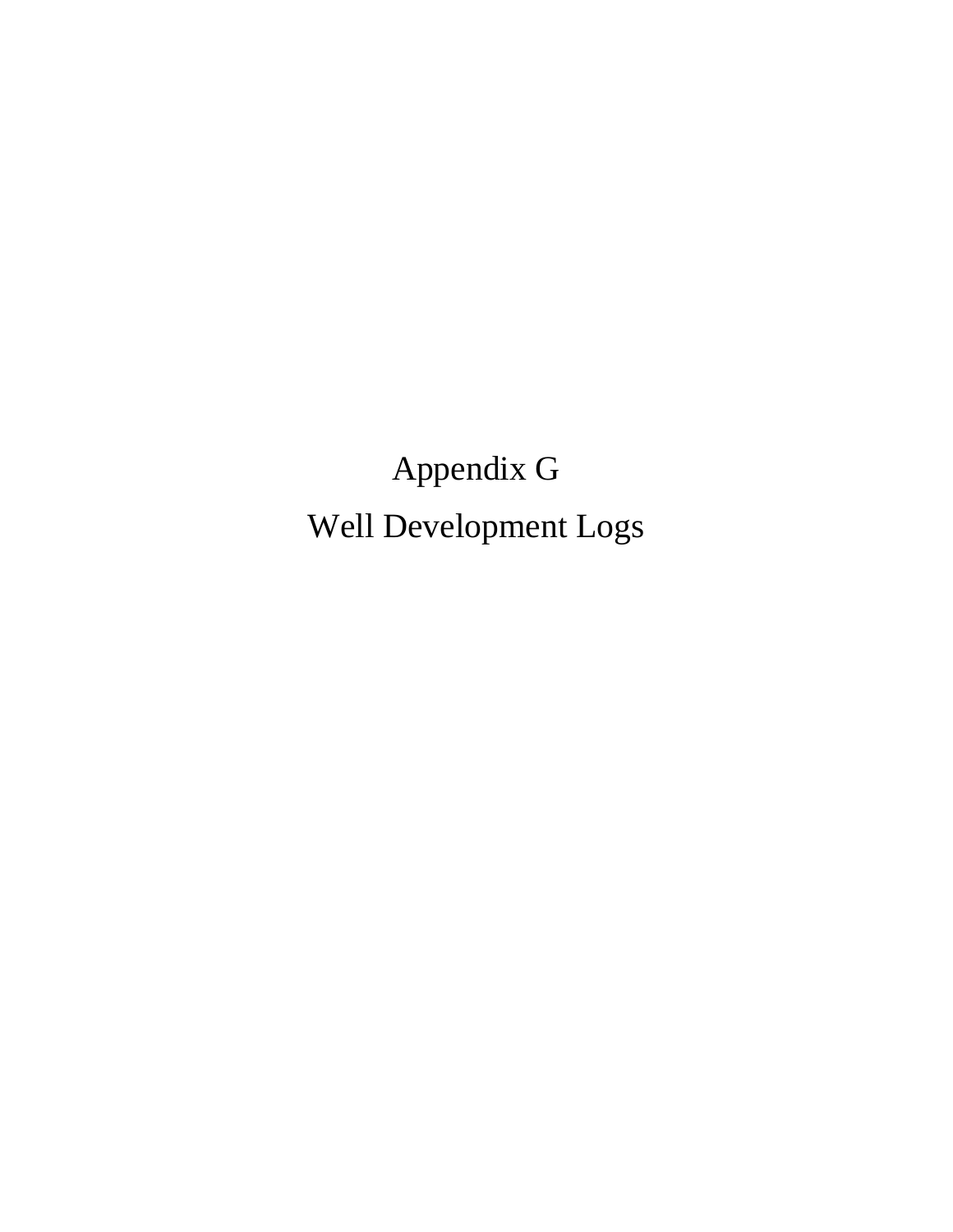| <b>WELL DEVELOPMENT LOG</b>                   |                                                                                                                                                                                                                                      |     |                                     | <b>URS Corporation</b> |                                                 |
|-----------------------------------------------|--------------------------------------------------------------------------------------------------------------------------------------------------------------------------------------------------------------------------------------|-----|-------------------------------------|------------------------|-------------------------------------------------|
| PROJECT TITLE: NFSS - BOP Field Investigation |                                                                                                                                                                                                                                      |     | MW944 WELL NO.:                     |                        |                                                 |
| PROJECT NO.: 11176781.00009                   |                                                                                                                                                                                                                                      |     |                                     |                        |                                                 |
| STAFF: New York STAFF:                        | <u> 1989 - Johann John Stein, markin fan it fjort fan it fjort fan it fjort fan it fjort fan it fjort fan it fjort fan it fjort fan it fjort fan it fjort fan it fjort fan it fjort fan it fjort fan it fjort fan it fjort fan i</u> |     |                                     |                        |                                                 |
| DATE(S): 12/4/2012                            |                                                                                                                                                                                                                                      |     |                                     |                        |                                                 |
|                                               |                                                                                                                                                                                                                                      |     |                                     |                        |                                                 |
| 1. TOTAL CASING AND SCREEN LENGTH (FT.)       |                                                                                                                                                                                                                                      |     | $=$ 15.78                           | WELL ID.<br>1"         | VOL. (GAL/FT)<br>0.04                           |
| 2. WATER LEVEL BELOW TOP OF CASING (FT.)      |                                                                                                                                                                                                                                      |     | and the state of the                | 2"                     | 0.17                                            |
| 3. NUMBER OF FEET STANDING WATER (#1 - #2)    |                                                                                                                                                                                                                                      | $=$ | and the state of the                | 3"                     | 0.38                                            |
| 4. VOLUME OF WATER/FOOT OF CASING (GAL.)      |                                                                                                                                                                                                                                      | $=$ | and the state of the state          | 4"                     | 0.66                                            |
| 5. VOLUME OF WATER IN CASING (GAL.)(#3 x #4)  |                                                                                                                                                                                                                                      | $=$ | and the state of the state of       | 5"                     | 1.04                                            |
| 6. VOLUME OF WATER TO REMOVE (GAL.)(#5 x 5)   |                                                                                                                                                                                                                                      | $=$ |                                     | 6"                     | 1.50                                            |
| 7. VOLUME OF WATER ACTUALLY REMOVED (GAL.)    |                                                                                                                                                                                                                                      | $=$ | and the state of the state          | 8"                     | 2.60                                            |
|                                               |                                                                                                                                                                                                                                      |     |                                     |                        | OR<br>V=0.0408 x (CASING DIAMETER) <sup>2</sup> |
|                                               |                                                                                                                                                                                                                                      |     |                                     |                        |                                                 |
| PARAMETERS                                    |                                                                                                                                                                                                                                      |     | ACCUMULATED VOLUME PURGED (GALLONS) |                        |                                                 |
|                                               |                                                                                                                                                                                                                                      |     |                                     |                        |                                                 |
| рH                                            |                                                                                                                                                                                                                                      |     |                                     |                        |                                                 |
| SPEC. COND. (mS/cm)                           |                                                                                                                                                                                                                                      |     |                                     |                        |                                                 |
| TEMPERATURE (°C)                              |                                                                                                                                                                                                                                      |     |                                     |                        |                                                 |
| TURBIDITY (NTU)                               |                                                                                                                                                                                                                                      |     |                                     |                        |                                                 |
|                                               |                                                                                                                                                                                                                                      |     |                                     |                        |                                                 |
|                                               |                                                                                                                                                                                                                                      |     |                                     |                        |                                                 |
|                                               |                                                                                                                                                                                                                                      |     |                                     |                        |                                                 |
| <b>COMMENTS:</b>                              | Well developed using dedicated/disposable HDPE tubing with a surge block and check valve.<br>12/4/2012, 1420: well dry. Added 4 gal. of distilled water as per USACE approval and began development.                                 |     |                                     |                        |                                                 |
|                                               | Water level came up to grade level. 3.5 of 4 gal. was recovered after development. Turbidity = >1,000 NTU.                                                                                                                           |     |                                     |                        |                                                 |
|                                               |                                                                                                                                                                                                                                      |     |                                     |                        |                                                 |
|                                               |                                                                                                                                                                                                                                      |     |                                     |                        |                                                 |
|                                               |                                                                                                                                                                                                                                      |     |                                     |                        |                                                 |
|                                               |                                                                                                                                                                                                                                      |     |                                     |                        |                                                 |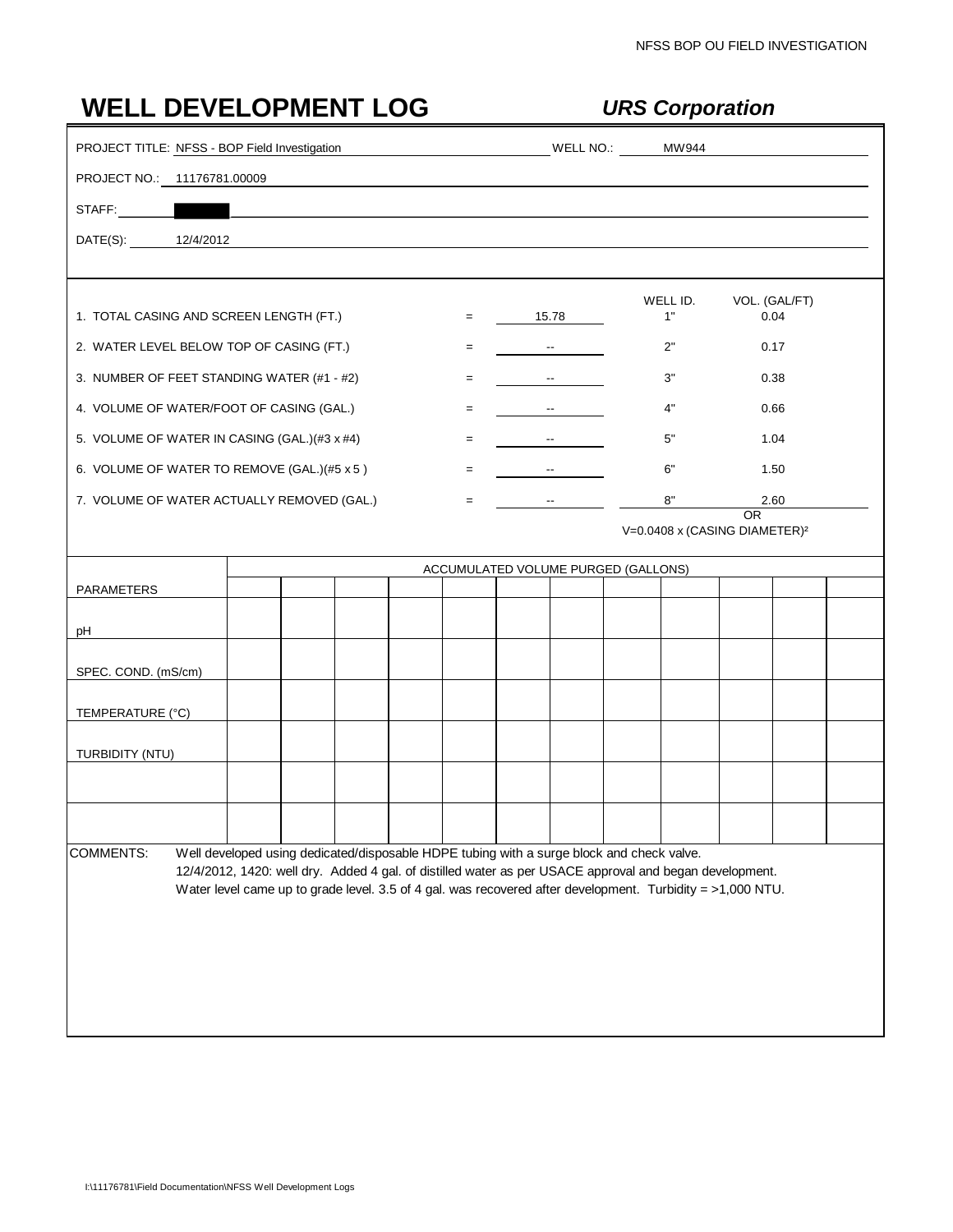| <b>WELL DEVELOPMENT LOG</b>                   |                                                                                           |  |                    |                               | <b>URS Corporation</b>                                                                                  |                       |  |
|-----------------------------------------------|-------------------------------------------------------------------------------------------|--|--------------------|-------------------------------|---------------------------------------------------------------------------------------------------------|-----------------------|--|
| PROJECT TITLE: NFSS - BOP Field Investigation |                                                                                           |  |                    |                               |                                                                                                         |                       |  |
| PROJECT NO.: 11176781.00009                   |                                                                                           |  |                    |                               |                                                                                                         |                       |  |
| STAFF: New York STAFF:                        | <u> 1989 - John Stein, mars and de Barbara (b. 1989)</u>                                  |  |                    |                               |                                                                                                         |                       |  |
| DATE(S): 12/4/2012                            |                                                                                           |  |                    |                               |                                                                                                         |                       |  |
|                                               |                                                                                           |  |                    |                               |                                                                                                         |                       |  |
| 1. TOTAL CASING AND SCREEN LENGTH (FT.)       |                                                                                           |  | $=$ $\sim$         | 17.88                         | WELL ID.<br>1"                                                                                          | VOL. (GAL/FT)<br>0.04 |  |
| 2. WATER LEVEL BELOW TOP OF CASING (FT.)      |                                                                                           |  |                    | and the state of the          | 2"                                                                                                      | 0.17                  |  |
| 3. NUMBER OF FEET STANDING WATER (#1 - #2)    |                                                                                           |  | $=$                |                               | 3"                                                                                                      | 0.38                  |  |
| 4. VOLUME OF WATER/FOOT OF CASING (GAL.)      |                                                                                           |  | $=$                | and the state of the state of | 4"                                                                                                      | 0.66                  |  |
| 5. VOLUME OF WATER IN CASING (GAL.)(#3 x #4)  |                                                                                           |  | $=$                | and the state of the state of | 5"                                                                                                      | 1.04                  |  |
| 6. VOLUME OF WATER TO REMOVE (GAL.)(#5 x 5)   |                                                                                           |  | $=$                | and the state of the state    | 6"                                                                                                      | 1.50                  |  |
| 7. VOLUME OF WATER ACTUALLY REMOVED (GAL.)    |                                                                                           |  | $\equiv$ 100 $\pm$ | and the state of the state    | 8"                                                                                                      | 2.60                  |  |
|                                               |                                                                                           |  |                    |                               | V=0.0408 x (CASING DIAMETER) <sup>2</sup>                                                               | OR.                   |  |
|                                               |                                                                                           |  |                    |                               | ACCUMULATED VOLUME PURGED (GALLONS)                                                                     |                       |  |
| PARAMETERS                                    |                                                                                           |  |                    |                               |                                                                                                         |                       |  |
| рH                                            |                                                                                           |  |                    |                               |                                                                                                         |                       |  |
| SPEC. COND. (mS/cm)                           |                                                                                           |  |                    |                               |                                                                                                         |                       |  |
| TEMPERATURE (°C)                              |                                                                                           |  |                    |                               |                                                                                                         |                       |  |
| TURBIDITY (NTU)                               |                                                                                           |  |                    |                               |                                                                                                         |                       |  |
|                                               |                                                                                           |  |                    |                               |                                                                                                         |                       |  |
|                                               |                                                                                           |  |                    |                               |                                                                                                         |                       |  |
| <b>COMMENTS:</b>                              | Well developed using dedicated/disposable HDPE tubing with a surge block and check valve. |  |                    |                               |                                                                                                         |                       |  |
|                                               |                                                                                           |  |                    |                               | 12/4/2012, 1450: well dry. Added 4 gal. of distilled water as per USACE approval and began development. |                       |  |
|                                               | 2 of 4 gal. was recovered after development. Turbidity = >1,000 NTU, little fine sand.    |  |                    |                               |                                                                                                         |                       |  |
|                                               |                                                                                           |  |                    |                               |                                                                                                         |                       |  |
|                                               |                                                                                           |  |                    |                               |                                                                                                         |                       |  |
|                                               |                                                                                           |  |                    |                               |                                                                                                         |                       |  |
|                                               |                                                                                           |  |                    |                               |                                                                                                         |                       |  |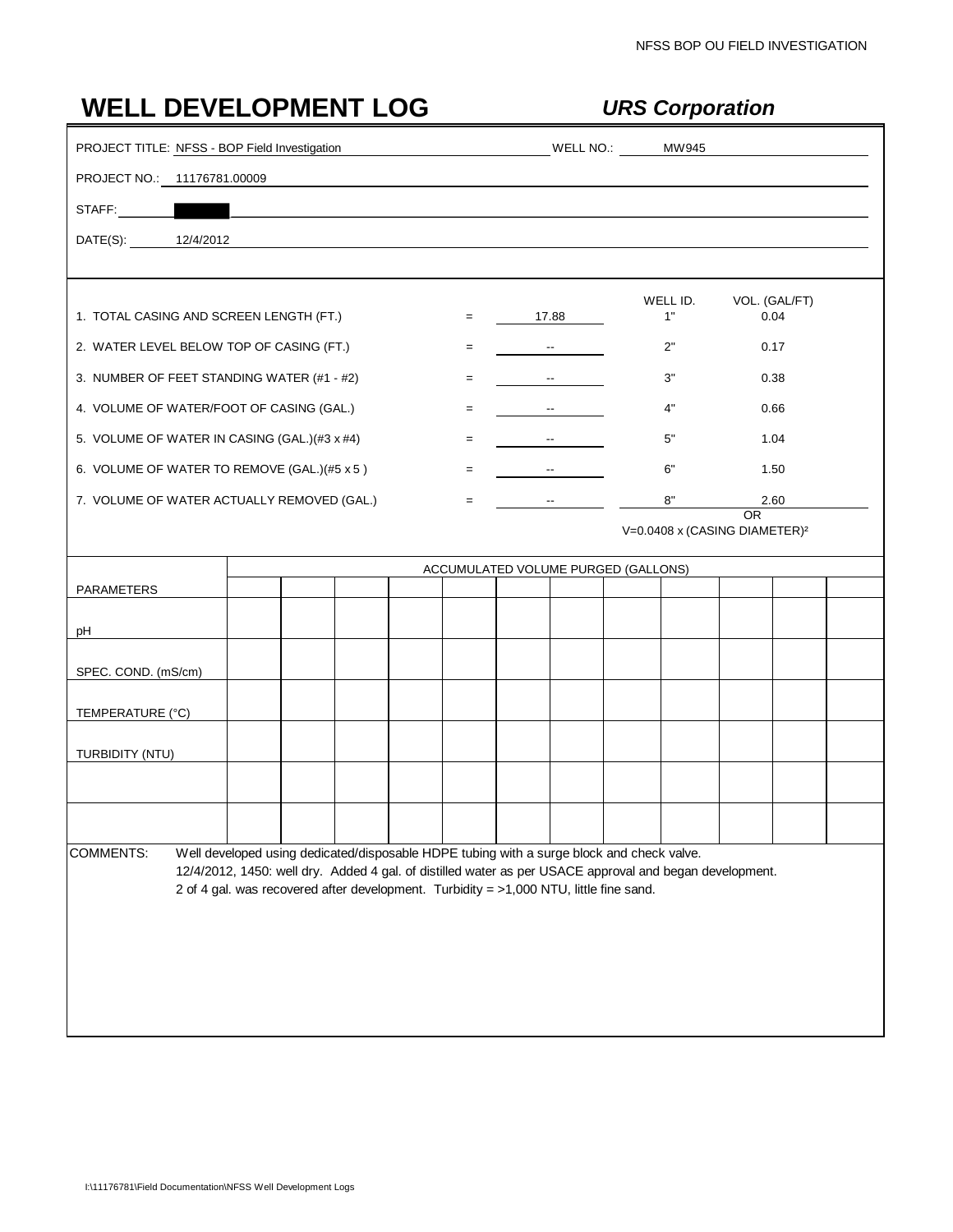| <b>WELL DEVELOPMENT LOG</b>                   |                                                                                                                                                                                                                                           |  |         |                            |       | <b>URS Corporation</b>                                                                                                 |                                                 |  |
|-----------------------------------------------|-------------------------------------------------------------------------------------------------------------------------------------------------------------------------------------------------------------------------------------------|--|---------|----------------------------|-------|------------------------------------------------------------------------------------------------------------------------|-------------------------------------------------|--|
| PROJECT TITLE: NFSS - BOP Field Investigation |                                                                                                                                                                                                                                           |  |         |                            |       |                                                                                                                        |                                                 |  |
| PROJECT NO.: 11176781.00009                   |                                                                                                                                                                                                                                           |  |         |                            |       |                                                                                                                        |                                                 |  |
| STAFF:                                        |                                                                                                                                                                                                                                           |  |         |                            |       |                                                                                                                        |                                                 |  |
| DATE(S): 11/29/2012, 12/4/2012                |                                                                                                                                                                                                                                           |  |         |                            |       |                                                                                                                        |                                                 |  |
|                                               |                                                                                                                                                                                                                                           |  |         |                            |       |                                                                                                                        |                                                 |  |
| 1. TOTAL CASING AND SCREEN LENGTH (FT.)       |                                                                                                                                                                                                                                           |  | $=$ $-$ | 15.48                      |       | WELL ID.<br>1"                                                                                                         | VOL. (GAL/FT)<br>0.04                           |  |
| 2. WATER LEVEL BELOW TOP OF CASING (FT.)      |                                                                                                                                                                                                                                           |  |         |                            | 15.02 | 2"                                                                                                                     | 0.17                                            |  |
| 3. NUMBER OF FEET STANDING WATER (#1 - #2)    |                                                                                                                                                                                                                                           |  | $=$     |                            | 0.46  | 3"                                                                                                                     | 0.38                                            |  |
| 4. VOLUME OF WATER/FOOT OF CASING (GAL.)      |                                                                                                                                                                                                                                           |  | $=$     |                            | 0.17  | 4"                                                                                                                     | 0.66                                            |  |
| 5. VOLUME OF WATER IN CASING (GAL.)(#3 x #4)  |                                                                                                                                                                                                                                           |  | $=$     |                            | 0.08  | 5"                                                                                                                     | 1.04                                            |  |
| 6. VOLUME OF WATER TO REMOVE (GAL.)(#5 x 5)   |                                                                                                                                                                                                                                           |  | $=$     |                            | 0.39  | 6"                                                                                                                     | 1.50                                            |  |
| 7. VOLUME OF WATER ACTUALLY REMOVED (GAL.)    |                                                                                                                                                                                                                                           |  | $=$ .   | and the state of the state |       | 8"                                                                                                                     | 2.60                                            |  |
|                                               |                                                                                                                                                                                                                                           |  |         |                            |       |                                                                                                                        | OR<br>V=0.0408 x (CASING DIAMETER) <sup>2</sup> |  |
|                                               |                                                                                                                                                                                                                                           |  |         |                            |       | ACCUMULATED VOLUME PURGED (GALLONS)                                                                                    |                                                 |  |
| PARAMETERS                                    |                                                                                                                                                                                                                                           |  |         |                            |       |                                                                                                                        |                                                 |  |
| рH                                            |                                                                                                                                                                                                                                           |  |         |                            |       |                                                                                                                        |                                                 |  |
| SPEC. COND. (mS/cm)                           |                                                                                                                                                                                                                                           |  |         |                            |       |                                                                                                                        |                                                 |  |
| TEMPERATURE (°C)                              |                                                                                                                                                                                                                                           |  |         |                            |       |                                                                                                                        |                                                 |  |
| TURBIDITY (NTU)                               |                                                                                                                                                                                                                                           |  |         |                            |       |                                                                                                                        |                                                 |  |
|                                               |                                                                                                                                                                                                                                           |  |         |                            |       |                                                                                                                        |                                                 |  |
|                                               |                                                                                                                                                                                                                                           |  |         |                            |       |                                                                                                                        |                                                 |  |
|                                               |                                                                                                                                                                                                                                           |  |         |                            |       |                                                                                                                        |                                                 |  |
| COMMENTS:                                     | Well developed using dedicated/disposable HDPE tubing with a surge block and check valve.<br>11/29/2012 - water in PVC cap at base of screen.<br>3.5 of 4 gal. was recovered after development. Turbidity = >1,000 NTU, little fine sand. |  |         |                            |       | 12/4/2012, 1600: DTW = 15.03 ft. Added 4 gal. of distilled water to the well per USACE approval and began development. |                                                 |  |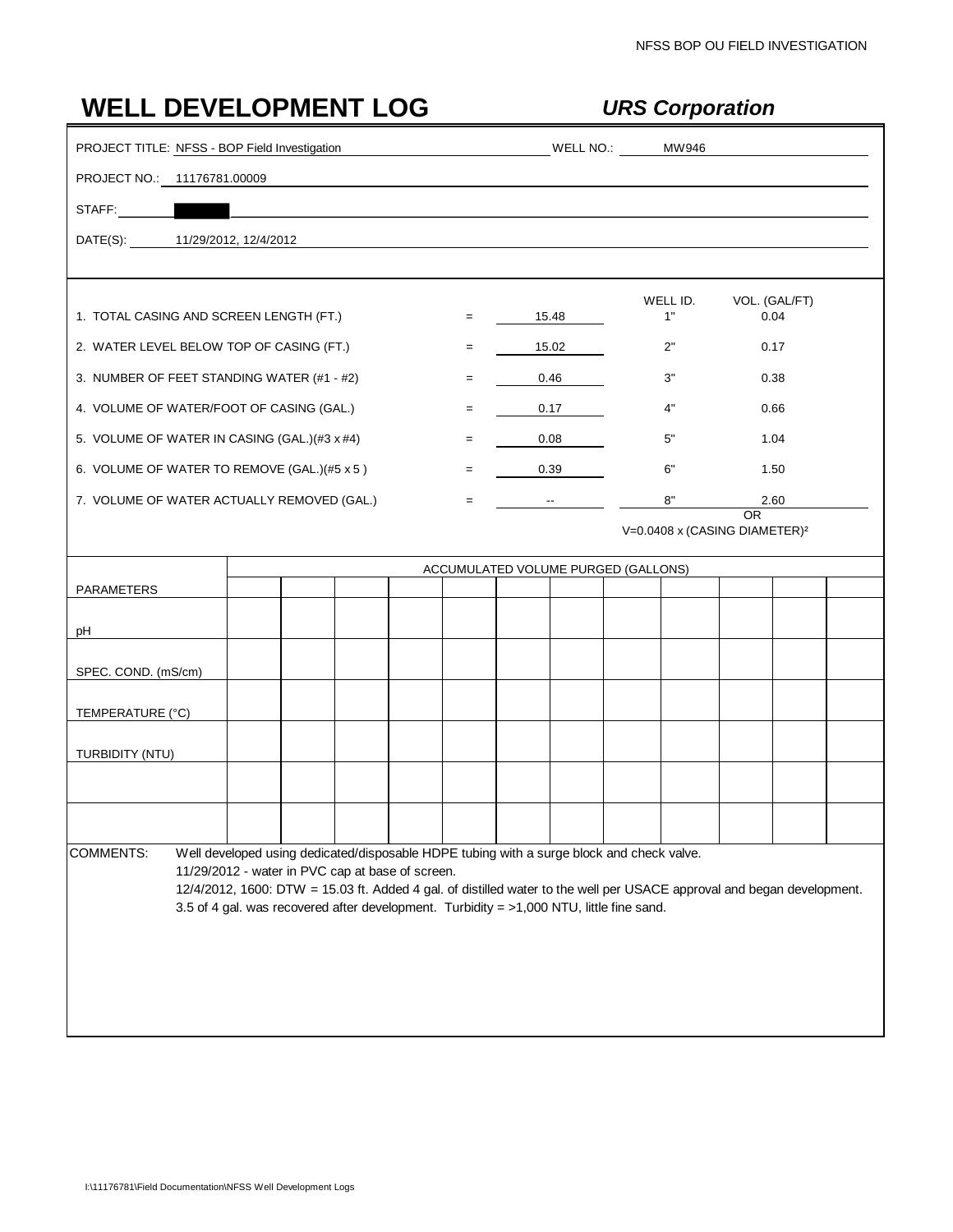| <b>WELL DEVELOPMENT LOG</b>                                                               |                                                                                                                                                                               |     |                                     |                            | <b>URS Corporation</b>                      |      |                       |  |
|-------------------------------------------------------------------------------------------|-------------------------------------------------------------------------------------------------------------------------------------------------------------------------------|-----|-------------------------------------|----------------------------|---------------------------------------------|------|-----------------------|--|
| PROJECT TITLE: NFSS - BOP Field Investigation                                             |                                                                                                                                                                               |     |                                     |                            |                                             |      |                       |  |
| PROJECT NO.: 11176781.00009                                                               |                                                                                                                                                                               |     |                                     |                            |                                             |      |                       |  |
| STAFF:                                                                                    | <u> 1989 - Johann Stein, Amerikaansk politiker (</u>                                                                                                                          |     |                                     |                            |                                             |      |                       |  |
| DATE(S): 11/29/2012, 12/4/2012                                                            |                                                                                                                                                                               |     |                                     |                            |                                             |      |                       |  |
| 1. TOTAL CASING AND SCREEN LENGTH (FT.)                                                   |                                                                                                                                                                               |     |                                     | 21.50                      | WELL ID.<br>1"                              |      | VOL. (GAL/FT)<br>0.04 |  |
| 2. WATER LEVEL BELOW TOP OF CASING (FT.)                                                  |                                                                                                                                                                               |     |                                     | 21.06                      | 2"                                          |      | 0.17                  |  |
| 3. NUMBER OF FEET STANDING WATER (#1 - #2)                                                |                                                                                                                                                                               |     |                                     | 0.44                       | 3"                                          |      |                       |  |
| 4. VOLUME OF WATER/FOOT OF CASING (GAL.)                                                  |                                                                                                                                                                               | $=$ | 0.17                                | 4"                         | 0.38<br>0.66                                |      |                       |  |
| 5. VOLUME OF WATER IN CASING (GAL.)(#3 x #4)                                              |                                                                                                                                                                               |     |                                     | 0.07                       | 5"                                          |      | 1.04                  |  |
|                                                                                           |                                                                                                                                                                               |     | $=$                                 | 0.37                       | 6"                                          | 1.50 |                       |  |
| 6. VOLUME OF WATER TO REMOVE (GAL.)(#5 x 5)<br>7. VOLUME OF WATER ACTUALLY REMOVED (GAL.) |                                                                                                                                                                               |     | $=$<br>$=$                          | and the state of the state | 8"                                          |      | 2.60                  |  |
|                                                                                           |                                                                                                                                                                               |     |                                     |                            |                                             | OR.  |                       |  |
|                                                                                           |                                                                                                                                                                               |     |                                     |                            | $V=0.0408$ x (CASING DIAMETER) <sup>2</sup> |      |                       |  |
|                                                                                           |                                                                                                                                                                               |     |                                     |                            |                                             |      |                       |  |
| <b>PARAMETERS</b>                                                                         |                                                                                                                                                                               |     | ACCUMULATED VOLUME PURGED (GALLONS) |                            |                                             |      |                       |  |
|                                                                                           |                                                                                                                                                                               |     |                                     |                            |                                             |      |                       |  |
|                                                                                           |                                                                                                                                                                               |     |                                     |                            |                                             |      |                       |  |
|                                                                                           |                                                                                                                                                                               |     |                                     |                            |                                             |      |                       |  |
|                                                                                           |                                                                                                                                                                               |     |                                     |                            |                                             |      |                       |  |
|                                                                                           |                                                                                                                                                                               |     |                                     |                            |                                             |      |                       |  |
|                                                                                           |                                                                                                                                                                               |     |                                     |                            |                                             |      |                       |  |
| рH<br>SPEC. COND. (mS/cm)<br>TEMPERATURE (°C)<br>TURBIDITY (NTU)                          |                                                                                                                                                                               |     |                                     |                            |                                             |      |                       |  |
|                                                                                           |                                                                                                                                                                               |     |                                     |                            |                                             |      |                       |  |
| <b>COMMENTS:</b>                                                                          | Well developed using dedicated/disposable HDPE tubing with a surge block and check valve.                                                                                     |     |                                     |                            |                                             |      |                       |  |
|                                                                                           | Water in PVC cap at base of screen. Too little water to recover.<br>12/4/2012, 1320: - well dry. Added 4 gal. of distilled water as per USACE approval and began development. |     |                                     |                            |                                             |      |                       |  |
|                                                                                           | 2.5 of 4 gal. was recovered after development.                                                                                                                                |     |                                     |                            |                                             |      |                       |  |
|                                                                                           | Turbidity = $>1,000$ NTU, some fine sand.                                                                                                                                     |     |                                     |                            |                                             |      |                       |  |
|                                                                                           |                                                                                                                                                                               |     |                                     |                            |                                             |      |                       |  |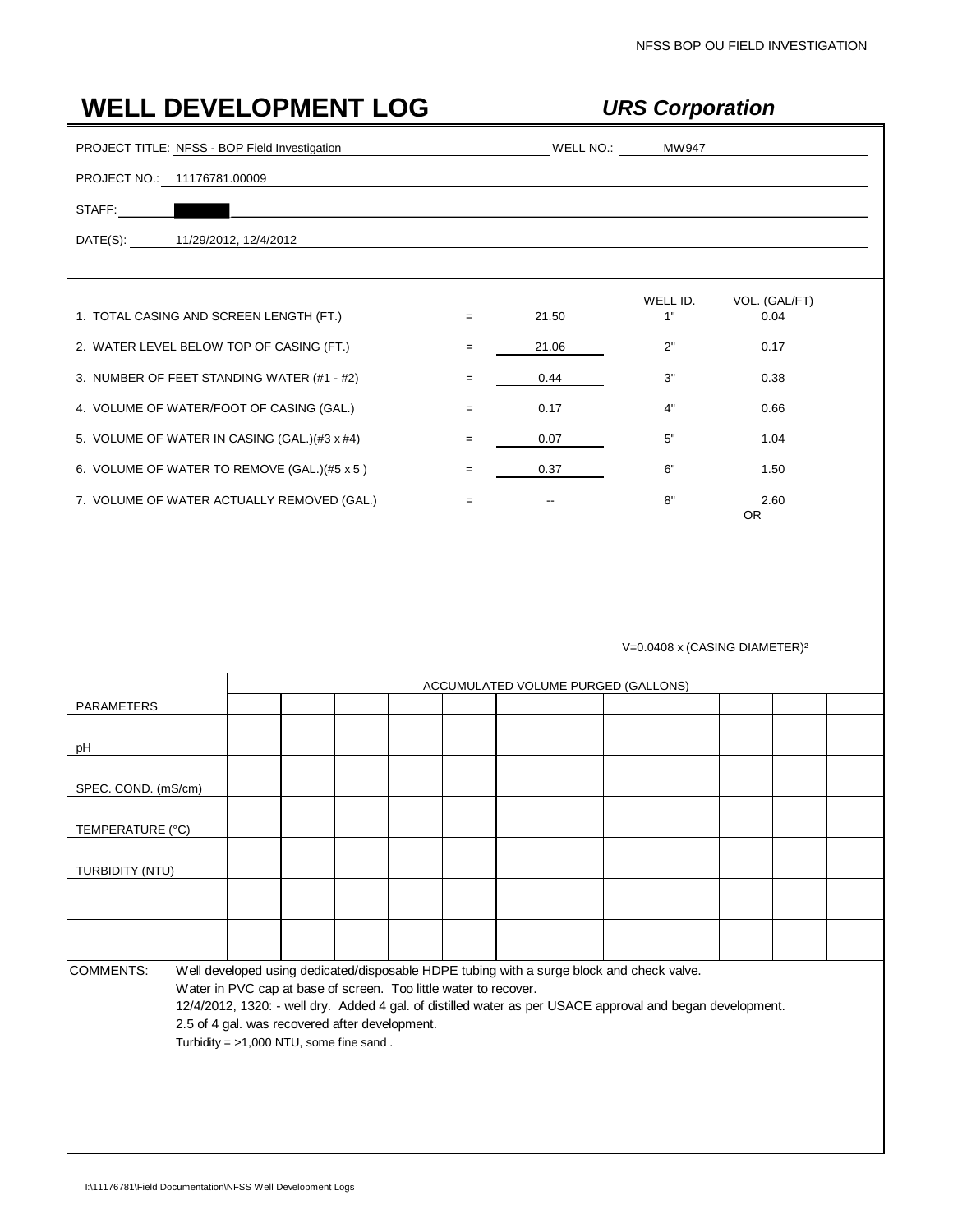|                                               | <b>WELL DEVELOPMENT LOG</b>                                                                                          |         |                                                                                                                                                                                                                                                                                                                                                                                                                                                                        | <b>URS Corporation</b> |                                                 |
|-----------------------------------------------|----------------------------------------------------------------------------------------------------------------------|---------|------------------------------------------------------------------------------------------------------------------------------------------------------------------------------------------------------------------------------------------------------------------------------------------------------------------------------------------------------------------------------------------------------------------------------------------------------------------------|------------------------|-------------------------------------------------|
| PROJECT TITLE: NFSS - BOP Field Investigation |                                                                                                                      |         | MW948                                                                                                                                                                                                                                                                                                                                                                                                                                                                  |                        |                                                 |
| PROJECT NO.: 11176781.00009                   |                                                                                                                      |         |                                                                                                                                                                                                                                                                                                                                                                                                                                                                        |                        |                                                 |
|                                               |                                                                                                                      |         |                                                                                                                                                                                                                                                                                                                                                                                                                                                                        |                        |                                                 |
| DATE(S): 12/4/2012                            | <u> 1980 - Jan Samuel Barbara, martin da shekara 1980 - An tsa a tsa a tsa a tsa a tsa a tsa a tsa a tsa a tsa a</u> |         |                                                                                                                                                                                                                                                                                                                                                                                                                                                                        |                        |                                                 |
|                                               |                                                                                                                      |         |                                                                                                                                                                                                                                                                                                                                                                                                                                                                        |                        |                                                 |
| 1. TOTAL CASING AND SCREEN LENGTH (FT.)       |                                                                                                                      | $=$ $-$ | 17.79                                                                                                                                                                                                                                                                                                                                                                                                                                                                  | WELL ID.<br>1"         | VOL. (GAL/FT)<br>0.04                           |
| 2. WATER LEVEL BELOW TOP OF CASING (FT.)      |                                                                                                                      | $=$     | and the state of the                                                                                                                                                                                                                                                                                                                                                                                                                                                   | 2"                     | 0.17                                            |
| 3. NUMBER OF FEET STANDING WATER (#1 - #2)    |                                                                                                                      | $=$ .   | <u> 1999 - Andrea State</u>                                                                                                                                                                                                                                                                                                                                                                                                                                            | 3"                     | 0.38                                            |
| 4. VOLUME OF WATER/FOOT OF CASING (GAL.)      |                                                                                                                      | $=$ $-$ | and the state of the state                                                                                                                                                                                                                                                                                                                                                                                                                                             | 4"                     | 0.66                                            |
| 5. VOLUME OF WATER IN CASING (GAL.)(#3 x #4)  |                                                                                                                      | $=$     | and the state of the state of                                                                                                                                                                                                                                                                                                                                                                                                                                          | 5"                     | 1.04                                            |
| 6. VOLUME OF WATER TO REMOVE (GAL.)(#5 x 5)   |                                                                                                                      |         | $\frac{1}{\sqrt{2}}\left( \frac{1}{\sqrt{2}}\right) \left( \frac{1}{\sqrt{2}}\right) \left( \frac{1}{\sqrt{2}}\right) \left( \frac{1}{\sqrt{2}}\right) \left( \frac{1}{\sqrt{2}}\right) \left( \frac{1}{\sqrt{2}}\right) \left( \frac{1}{\sqrt{2}}\right) \left( \frac{1}{\sqrt{2}}\right) \left( \frac{1}{\sqrt{2}}\right) \left( \frac{1}{\sqrt{2}}\right) \left( \frac{1}{\sqrt{2}}\right) \left( \frac{1}{\sqrt{2}}\right) \left( \frac{1}{\sqrt{2}}\right) \left$ | 6"                     | 1.50                                            |
|                                               | 7. VOLUME OF WATER ACTUALLY REMOVED (GAL.)                                                                           |         | $\frac{1}{\sqrt{2}}\left( \frac{1}{\sqrt{2}}\right) \left( \frac{1}{\sqrt{2}}\right) \left( \frac{1}{\sqrt{2}}\right) \left( \frac{1}{\sqrt{2}}\right) \left( \frac{1}{\sqrt{2}}\right) \left( \frac{1}{\sqrt{2}}\right) \left( \frac{1}{\sqrt{2}}\right) \left( \frac{1}{\sqrt{2}}\right) \left( \frac{1}{\sqrt{2}}\right) \left( \frac{1}{\sqrt{2}}\right) \left( \frac{1}{\sqrt{2}}\right) \left( \frac{1}{\sqrt{2}}\right) \left( \frac{1}{\sqrt{2}}\right) \left$ | 8"                     | 2.60                                            |
|                                               |                                                                                                                      |         |                                                                                                                                                                                                                                                                                                                                                                                                                                                                        |                        | OR<br>V=0.0408 x (CASING DIAMETER) <sup>2</sup> |
|                                               |                                                                                                                      |         | ACCUMULATED VOLUME PURGED (GALLONS)                                                                                                                                                                                                                                                                                                                                                                                                                                    |                        |                                                 |
| <b>PARAMETERS</b>                             |                                                                                                                      |         |                                                                                                                                                                                                                                                                                                                                                                                                                                                                        |                        |                                                 |
| рH                                            |                                                                                                                      |         |                                                                                                                                                                                                                                                                                                                                                                                                                                                                        |                        |                                                 |
| SPEC. COND. (mS/cm)                           |                                                                                                                      |         |                                                                                                                                                                                                                                                                                                                                                                                                                                                                        |                        |                                                 |
| TEMPERATURE (°C)                              |                                                                                                                      |         |                                                                                                                                                                                                                                                                                                                                                                                                                                                                        |                        |                                                 |
| TURBIDITY (NTU)                               |                                                                                                                      |         |                                                                                                                                                                                                                                                                                                                                                                                                                                                                        |                        |                                                 |
|                                               |                                                                                                                      |         |                                                                                                                                                                                                                                                                                                                                                                                                                                                                        |                        |                                                 |
|                                               |                                                                                                                      |         |                                                                                                                                                                                                                                                                                                                                                                                                                                                                        |                        |                                                 |
| <b>COMMENTS:</b>                              | Well developed using dedicated/disposable HDPE tubing with a surge block and check valve.                            |         |                                                                                                                                                                                                                                                                                                                                                                                                                                                                        |                        |                                                 |
|                                               | 12/4/2012, 1255: well dry. Added 4 gal. of distilled water as per USACE approval and began development.              |         |                                                                                                                                                                                                                                                                                                                                                                                                                                                                        |                        |                                                 |
|                                               | 3.75 of 4 gal. was recovered after development. Turbidity = $>1,000$ .                                               |         |                                                                                                                                                                                                                                                                                                                                                                                                                                                                        |                        |                                                 |
|                                               |                                                                                                                      |         |                                                                                                                                                                                                                                                                                                                                                                                                                                                                        |                        |                                                 |
|                                               |                                                                                                                      |         |                                                                                                                                                                                                                                                                                                                                                                                                                                                                        |                        |                                                 |
|                                               |                                                                                                                      |         |                                                                                                                                                                                                                                                                                                                                                                                                                                                                        |                        |                                                 |
|                                               |                                                                                                                      |         |                                                                                                                                                                                                                                                                                                                                                                                                                                                                        |                        |                                                 |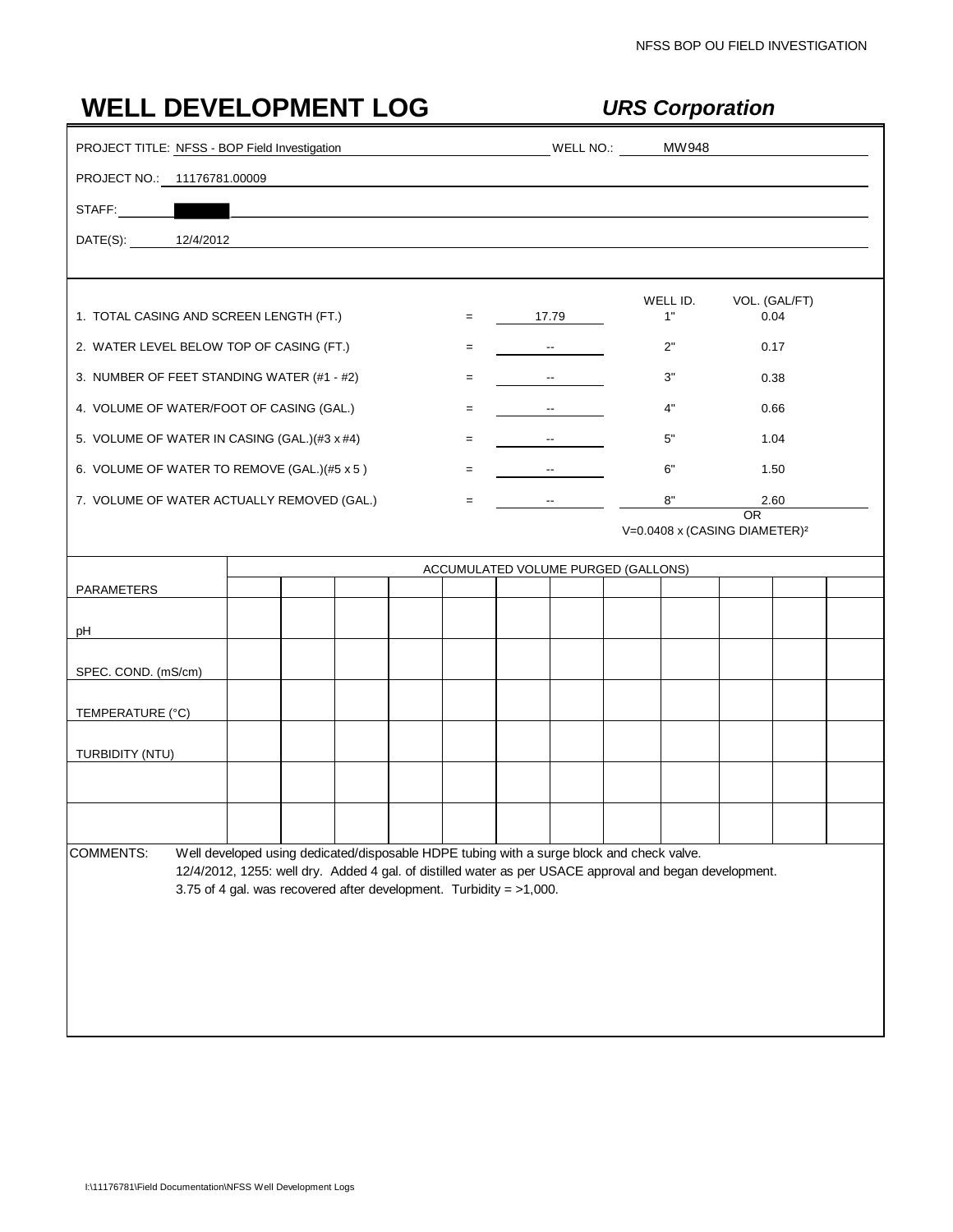| <b>WELL DEVELOPMENT LOG</b>                   |                                                                                                                                         |        |        |        |        |       |       |                                     | <b>URS Corporation</b>                    |               |       |       |
|-----------------------------------------------|-----------------------------------------------------------------------------------------------------------------------------------------|--------|--------|--------|--------|-------|-------|-------------------------------------|-------------------------------------------|---------------|-------|-------|
| PROJECT TITLE: NFSS - BOP Field Investigation |                                                                                                                                         |        |        |        |        |       |       | WELL NO.: MW949                     |                                           |               |       |       |
| PROJECT NO.: 11176781.00009                   |                                                                                                                                         |        |        |        |        |       |       |                                     |                                           |               |       |       |
| STAFF:                                        |                                                                                                                                         |        |        |        |        |       |       |                                     |                                           |               |       |       |
| DATE(S): 11/29/2012, 11/30/2012               |                                                                                                                                         |        |        |        |        |       |       |                                     |                                           |               |       |       |
|                                               |                                                                                                                                         |        |        |        |        |       |       |                                     |                                           |               |       |       |
| 1. TOTAL CASING AND SCREEN LENGTH (FT.)       |                                                                                                                                         |        |        |        | $=$    |       | 36.50 |                                     | WELL ID.<br>1"                            | VOL. (GAL/FT) | 0.04  |       |
| 2. WATER LEVEL BELOW TOP OF CASING (FT.)      |                                                                                                                                         |        |        |        | $=$    |       | 13.04 |                                     | 2"                                        |               | 0.17  |       |
| 3. NUMBER OF FEET STANDING WATER (#1 - #2)    |                                                                                                                                         |        |        |        |        |       | 23.46 |                                     | 3"                                        | 0.38          |       |       |
| 4. VOLUME OF WATER/FOOT OF CASING (GAL.)      |                                                                                                                                         |        |        |        | $=$    |       | 0.17  |                                     | 4"                                        |               | 0.66  |       |
| 5. VOLUME OF WATER IN CASING (GAL.)(#3 x #4)  |                                                                                                                                         |        |        |        |        |       | 3.99  |                                     | 5"                                        |               | 1.04  |       |
| 6. VOLUME OF WATER TO REMOVE (GAL.)(#5 x 5)   |                                                                                                                                         |        |        |        | $=$    |       | 19.94 |                                     | 6"                                        |               | 1.50  |       |
| 7. VOLUME OF WATER ACTUALLY REMOVED (GAL.)    |                                                                                                                                         |        |        |        | $=$    |       | 40.00 |                                     | 8"                                        | <b>OR</b>     | 2.60  |       |
|                                               |                                                                                                                                         |        |        |        |        |       |       |                                     | V=0.0408 x (CASING DIAMETER) <sup>2</sup> |               |       |       |
|                                               |                                                                                                                                         |        |        |        |        |       |       | ACCUMULATED VOLUME PURGED (GALLONS) |                                           |               |       |       |
| PARAMETERS                                    | Initial                                                                                                                                 | 5      | 10     | 15     | 20     | 24    | 25    | 30                                  | 34                                        | 36            | 37    | 40    |
| рH                                            | 11.77                                                                                                                                   | 11.90  | 11.81  | 9.98   | 9.92   | 9.18  | 9.70  | 9.63                                | 9.59                                      | 8.90          | 9.15  | 9.38  |
| SPEC. COND. (mS/cm)                           | 2.152                                                                                                                                   | 2.212  | 2.147  | 2.457  | 2.428  | 2.518 | 2.431 | 2.399                               | 2.412                                     | 2.414         | 2.410 | 2.407 |
| TEMPERATURE (°C)                              | 8.76                                                                                                                                    | 8.95   | 9.39   | 10.64  | 10.87  | 10.74 | 10.88 | 11.01                               | 10.29                                     | 9.43          | 9.77  | 10.07 |
| TURBIDITY (NTU)                               | >1,000                                                                                                                                  | >1,000 | >1,000 | >1,000 | >1,000 | 30.9  | 14.9  | 71.7                                | 35.8                                      | 26.3          | 25.3  | 17.6  |
|                                               |                                                                                                                                         |        |        |        |        |       |       |                                     |                                           |               |       |       |
|                                               |                                                                                                                                         |        |        |        |        |       |       |                                     |                                           |               |       |       |
| <b>COMMENTS:</b>                              | Well developed using submersible pump with dedicated/disposable HDPE tubing.                                                            |        |        |        |        |       |       |                                     |                                           |               |       |       |
|                                               | 11/29/2012, 1320: DTW = 19.41 ft. Purged dry after 25 gal.<br>11/30/2012, 1000: DTW = 13.88 ft. Purged dry after 15 gal. DTB = 43.96 ft |        |        |        |        |       |       |                                     |                                           |               |       |       |
|                                               |                                                                                                                                         |        |        |        |        |       |       |                                     |                                           |               |       |       |
|                                               |                                                                                                                                         |        |        |        |        |       |       |                                     |                                           |               |       |       |
|                                               |                                                                                                                                         |        |        |        |        |       |       |                                     |                                           |               |       |       |
|                                               |                                                                                                                                         |        |        |        |        |       |       |                                     |                                           |               |       |       |
|                                               |                                                                                                                                         |        |        |        |        |       |       |                                     |                                           |               |       |       |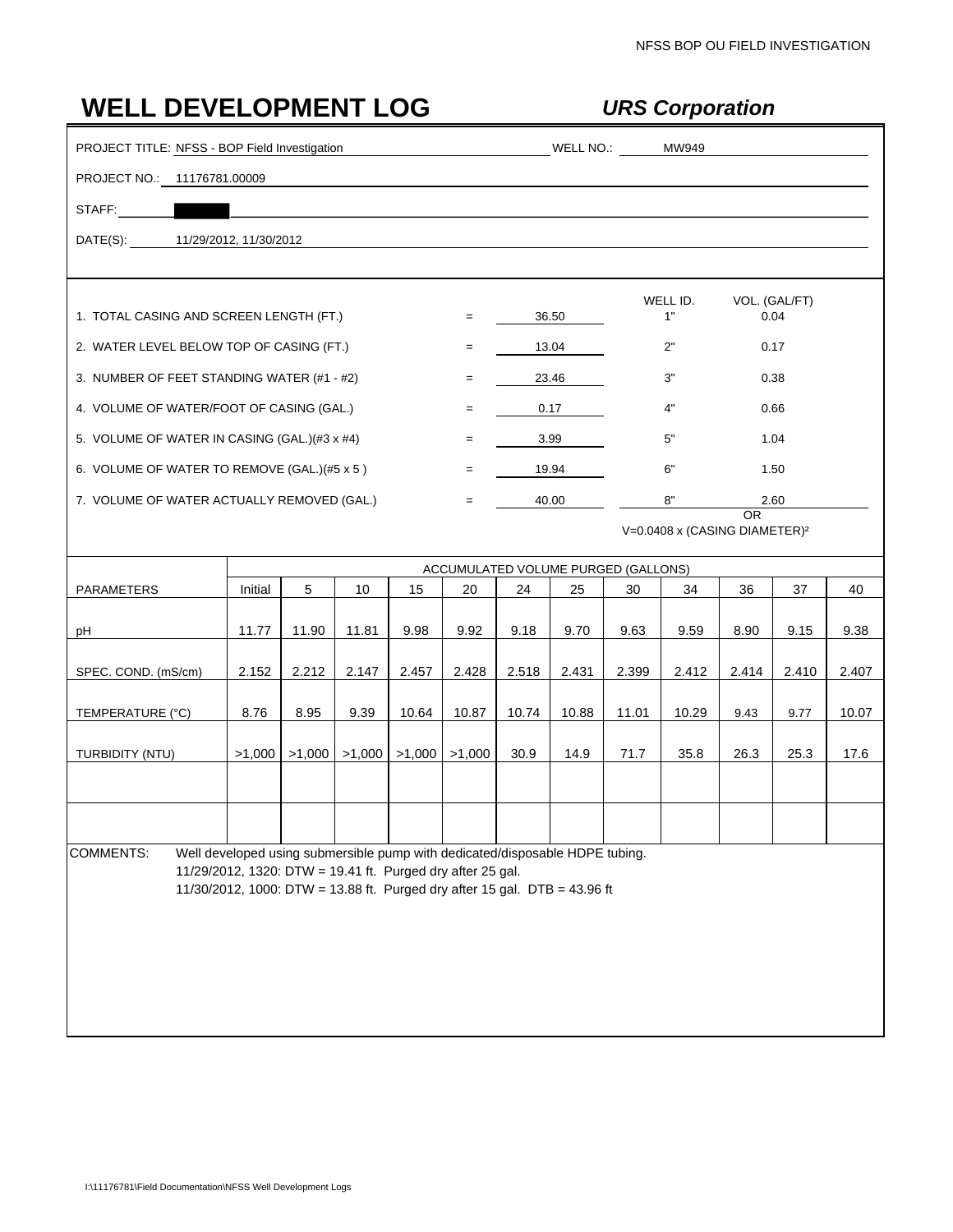| <b>WELL DEVELOPMENT LOG</b>                   |                                                                                                                                                                 |       |                                |        | <b>URS Corporation</b> |                                     |       |  |                |                                                             |                       |  |
|-----------------------------------------------|-----------------------------------------------------------------------------------------------------------------------------------------------------------------|-------|--------------------------------|--------|------------------------|-------------------------------------|-------|--|----------------|-------------------------------------------------------------|-----------------------|--|
| PROJECT TITLE: NFSS - BOP Field Investigation |                                                                                                                                                                 |       |                                |        |                        |                                     |       |  |                |                                                             |                       |  |
| PROJECT NO.: 11176781.00009                   |                                                                                                                                                                 |       |                                |        |                        |                                     |       |  |                |                                                             |                       |  |
| STAFF:                                        |                                                                                                                                                                 |       |                                |        |                        |                                     |       |  |                |                                                             |                       |  |
| DATE(S): 11/29/2012, 11/30/2012, 12/3/2012    |                                                                                                                                                                 |       |                                |        |                        |                                     |       |  |                |                                                             |                       |  |
|                                               |                                                                                                                                                                 |       |                                |        |                        |                                     |       |  |                |                                                             |                       |  |
| 1. TOTAL CASING AND SCREEN LENGTH (FT.)       |                                                                                                                                                                 |       |                                |        | $=$                    |                                     | 23.18 |  | WELL ID.<br>1" |                                                             | VOL. (GAL/FT)<br>0.04 |  |
| 2. WATER LEVEL BELOW TOP OF CASING (FT.)      |                                                                                                                                                                 |       |                                |        | $=$                    |                                     | 6.34  |  | 2"             |                                                             | 0.17                  |  |
| 3. NUMBER OF FEET STANDING WATER (#1 - #2)    |                                                                                                                                                                 |       |                                |        | $=$                    |                                     | 16.84 |  | 3"             |                                                             | 0.38                  |  |
| 4. VOLUME OF WATER/FOOT OF CASING (GAL.)      |                                                                                                                                                                 |       |                                |        |                        |                                     | 0.17  |  | 4"             |                                                             | 0.66                  |  |
| 5. VOLUME OF WATER IN CASING (GAL.)(#3 x #4)  |                                                                                                                                                                 |       |                                |        | $=$                    |                                     | 2.86  |  | 5"             |                                                             | 1.04                  |  |
| 6. VOLUME OF WATER TO REMOVE (GAL.)(#5 x 5)   |                                                                                                                                                                 |       |                                |        | $=$                    |                                     | 14.31 |  | 6"             |                                                             | 1.50                  |  |
| 7. VOLUME OF WATER ACTUALLY REMOVED (GAL.)    |                                                                                                                                                                 |       |                                |        | $=$                    |                                     | 14.00 |  | 8"             |                                                             | 2.60                  |  |
|                                               |                                                                                                                                                                 |       |                                |        |                        |                                     |       |  |                | 0 <sub>R</sub><br>V=0.0408 x (CASING DIAMETER) <sup>2</sup> |                       |  |
|                                               |                                                                                                                                                                 |       |                                |        |                        | ACCUMULATED VOLUME PURGED (GALLONS) |       |  |                |                                                             |                       |  |
| PARAMETERS                                    | Initial                                                                                                                                                         | 5     | 9.5                            | 14     |                        |                                     |       |  |                |                                                             |                       |  |
| рH                                            | 7.24                                                                                                                                                            | 7.34  | 7.34                           | 7.42   |                        |                                     |       |  |                |                                                             |                       |  |
| SPEC. COND. (mS/cm)                           | 2.600                                                                                                                                                           | 2.556 | 2.458                          | 2.705  |                        |                                     |       |  |                |                                                             |                       |  |
| TEMPERATURE (°C)                              | 12.12                                                                                                                                                           | 11.28 | 10.51                          | 13.23  |                        |                                     |       |  |                |                                                             |                       |  |
| TURBIDITY (NTU)                               |                                                                                                                                                                 |       | $>1,000$   $>1,000$   $>1,000$ | >1,000 |                        |                                     |       |  |                |                                                             |                       |  |
|                                               |                                                                                                                                                                 |       |                                |        |                        |                                     |       |  |                |                                                             |                       |  |
|                                               |                                                                                                                                                                 |       |                                |        |                        |                                     |       |  |                |                                                             |                       |  |
| <b>COMMENTS:</b>                              | Well developed using dedicated/disposable HDPE tubing with a surge block and check valve.                                                                       |       |                                |        |                        |                                     |       |  |                |                                                             |                       |  |
|                                               | 11/29/2012 - Purged dry after 5 gal.<br>11/30/2012, 1620: DTW = 6.59 ft. Purged dry after 4.5 gal.<br>12/3/2012, 1135: DTW = 6.22 ft. Purged dry after 4.5 gal. |       |                                |        |                        |                                     |       |  |                |                                                             |                       |  |
|                                               |                                                                                                                                                                 |       |                                |        |                        |                                     |       |  |                |                                                             |                       |  |
|                                               |                                                                                                                                                                 |       |                                |        |                        |                                     |       |  |                |                                                             |                       |  |
|                                               |                                                                                                                                                                 |       |                                |        |                        |                                     |       |  |                |                                                             |                       |  |
|                                               |                                                                                                                                                                 |       |                                |        |                        |                                     |       |  |                |                                                             |                       |  |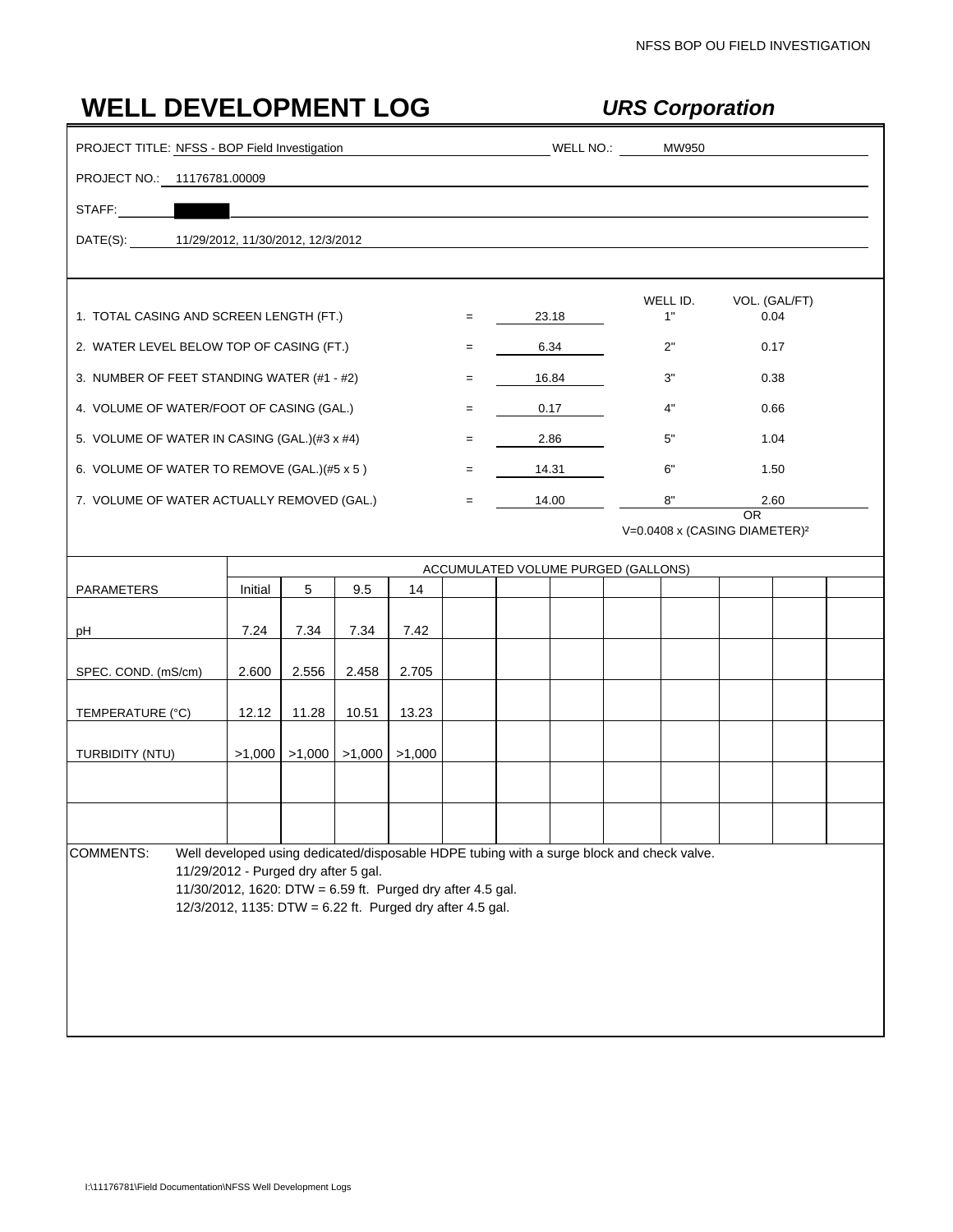| <b>WELL DEVELOPMENT LOG</b>                   |                                                                              |       |                                                |       |       |       |       | <b>URS Corporation</b>                                                              |                       |  |
|-----------------------------------------------|------------------------------------------------------------------------------|-------|------------------------------------------------|-------|-------|-------|-------|-------------------------------------------------------------------------------------|-----------------------|--|
| PROJECT TITLE: NFSS - BOP Field Investigation |                                                                              |       |                                                |       |       |       |       |                                                                                     |                       |  |
| PROJECT NO.: 11176781.00009                   |                                                                              |       |                                                |       |       |       |       |                                                                                     |                       |  |
| STAFF:                                        |                                                                              |       | <u> 1989 - Johann Stein, marwolaethau a bh</u> |       |       |       |       |                                                                                     |                       |  |
| DATE(S): 11/30/2012                           |                                                                              |       |                                                |       |       |       |       |                                                                                     |                       |  |
|                                               |                                                                              |       |                                                |       |       |       |       |                                                                                     |                       |  |
| 1. TOTAL CASING AND SCREEN LENGTH (FT.)       |                                                                              |       |                                                |       | $=$   |       | 22.78 | WELL ID.<br>1"                                                                      | VOL. (GAL/FT)<br>0.04 |  |
| 2. WATER LEVEL BELOW TOP OF CASING (FT.)      |                                                                              |       |                                                |       |       |       | 7.36  | 2"                                                                                  | 0.17                  |  |
| 3. NUMBER OF FEET STANDING WATER (#1 - #2)    |                                                                              |       |                                                |       |       |       | 15.42 | 3"                                                                                  | 0.38                  |  |
| 4. VOLUME OF WATER/FOOT OF CASING (GAL.)      |                                                                              |       |                                                |       | $=$   |       | 0.17  | 4"                                                                                  | 0.66                  |  |
| 5. VOLUME OF WATER IN CASING (GAL.)(#3 x #4)  |                                                                              |       |                                                |       | $=$   |       | 2.62  | 5"                                                                                  | 1.04                  |  |
| 6. VOLUME OF WATER TO REMOVE (GAL.)(#5 x 5)   |                                                                              |       |                                                |       | $=$   |       | 13.11 | 6"                                                                                  | 1.50                  |  |
| 7. VOLUME OF WATER ACTUALLY REMOVED (GAL.)    |                                                                              |       |                                                |       | $=$   |       | 25.00 | $8\mathrm{"}$                                                                       | 2.60                  |  |
|                                               |                                                                              |       |                                                |       |       |       |       | V=0.0408 x (CASING DIAMETER) <sup>2</sup>                                           | <b>OR</b>             |  |
|                                               |                                                                              |       |                                                |       |       |       |       | ACCUMULATED VOLUME PURGED (GALLONS)                                                 |                       |  |
| PARAMETERS                                    | Initial                                                                      | 5     | 10                                             | 15    | 20    | 25    |       |                                                                                     |                       |  |
| рH                                            | 6.74                                                                         | 7.02  | 6.94                                           | 6.97  | 6.98  | 7.02  |       |                                                                                     |                       |  |
| SPEC. COND. (mS/cm)                           | 1.847                                                                        | 1.655 | 1.712                                          | 1.387 | 1.415 | 1.369 |       |                                                                                     |                       |  |
| TEMPERATURE (°C)                              | 12.40                                                                        | 11.86 | 12.58                                          | 11.66 | 11.51 | 11.64 |       |                                                                                     |                       |  |
| TURBIDITY (NTU)                               |                                                                              |       | $>1,000$   $>1,000$   $>1,000$                 | 92.3  | 72.2  | 24.6  |       |                                                                                     |                       |  |
|                                               |                                                                              |       |                                                |       |       |       |       |                                                                                     |                       |  |
|                                               |                                                                              |       |                                                |       |       |       |       |                                                                                     |                       |  |
| <b>COMMENTS:</b>                              | Well developed using submersible pump with dedicated/disposable HDPE tubing. |       |                                                |       |       |       |       |                                                                                     |                       |  |
|                                               |                                                                              |       |                                                |       |       |       |       | 11/30/2012 - Purged dry multiple times. Removed 25 gal. Turbidity less than 50 NTU. |                       |  |
|                                               |                                                                              |       |                                                |       |       |       |       |                                                                                     |                       |  |
|                                               |                                                                              |       |                                                |       |       |       |       |                                                                                     |                       |  |
|                                               |                                                                              |       |                                                |       |       |       |       |                                                                                     |                       |  |
|                                               |                                                                              |       |                                                |       |       |       |       |                                                                                     |                       |  |
|                                               |                                                                              |       |                                                |       |       |       |       |                                                                                     |                       |  |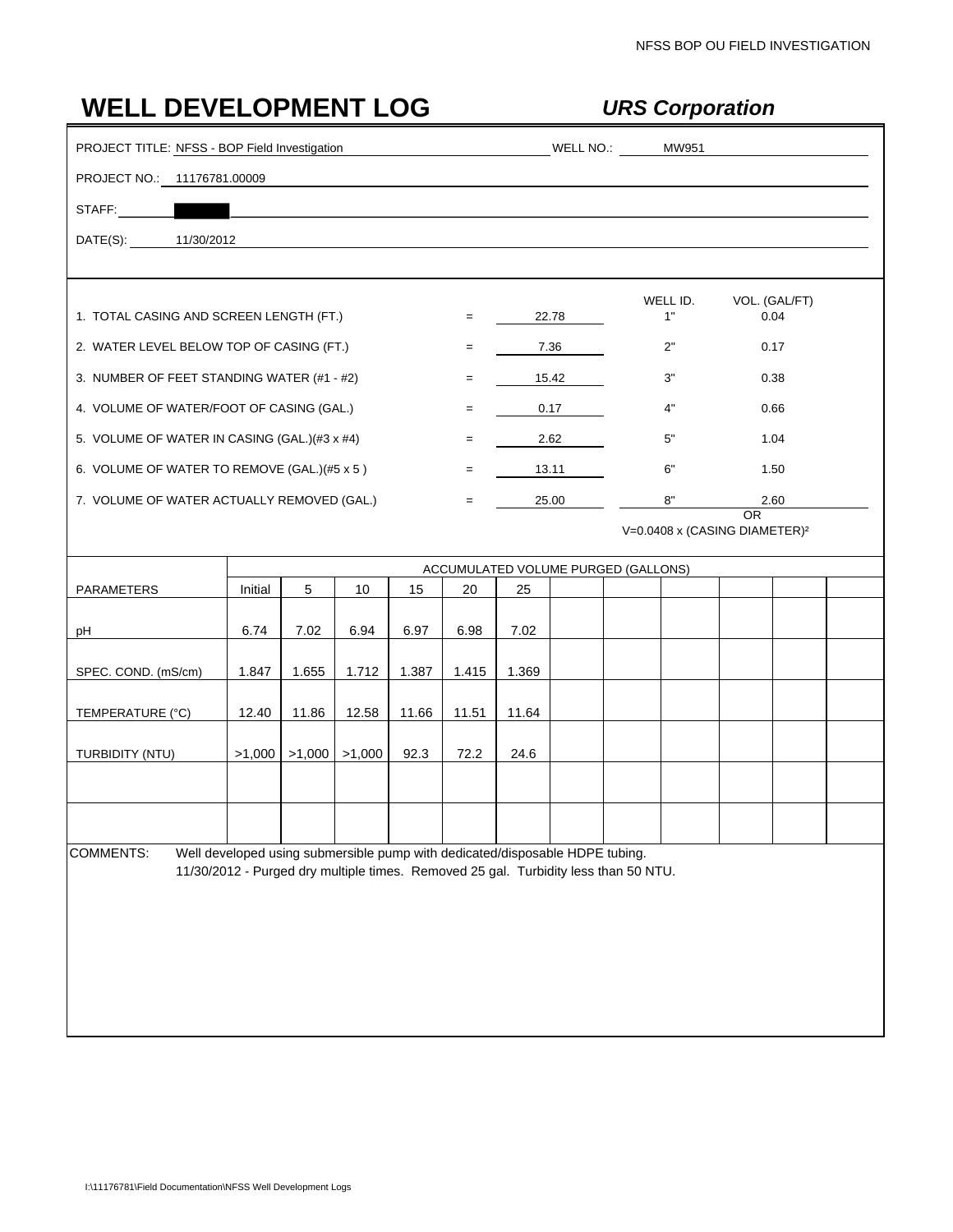| <b>WELL DEVELOPMENT LOG</b>                   |                                                            |        |        |                                                                        |                   |       | <b>URS Corporation</b>                                                                              |                                                 |  |
|-----------------------------------------------|------------------------------------------------------------|--------|--------|------------------------------------------------------------------------|-------------------|-------|-----------------------------------------------------------------------------------------------------|-------------------------------------------------|--|
| PROJECT TITLE: NFSS - BOP Field Investigation |                                                            |        |        |                                                                        |                   |       | MW952 WELL NO.: MW952                                                                               |                                                 |  |
| PROJECT NO.: 11176781.00009                   |                                                            |        |        |                                                                        |                   |       |                                                                                                     |                                                 |  |
| STAFF:                                        |                                                            |        |        | <u> 1980 - Jan Samuel Barbara, margaret eta politikaria (h. 1980).</u> |                   |       |                                                                                                     |                                                 |  |
| DATE(S): 12/3/2012, 12/4/2012, 12/5/2012      |                                                            |        |        |                                                                        |                   |       |                                                                                                     |                                                 |  |
|                                               |                                                            |        |        |                                                                        |                   |       |                                                                                                     |                                                 |  |
| 1. TOTAL CASING AND SCREEN LENGTH (FT.)       |                                                            |        |        |                                                                        | $=$               | 12.35 | WELL ID.<br>1"                                                                                      | VOL. (GAL/FT)<br>0.04                           |  |
| 2. WATER LEVEL BELOW TOP OF CASING (FT.)      |                                                            |        |        |                                                                        | $=$               | 4.53  | 2"                                                                                                  | 0.17                                            |  |
| 3. NUMBER OF FEET STANDING WATER (#1 - #2)    |                                                            |        |        |                                                                        |                   | 7.82  | 3"                                                                                                  | 0.38                                            |  |
| 4. VOLUME OF WATER/FOOT OF CASING (GAL.)      |                                                            |        |        |                                                                        | $\qquad \qquad =$ | 0.17  | 4"                                                                                                  | 0.66                                            |  |
| 5. VOLUME OF WATER IN CASING (GAL.)(#3 x #4)  |                                                            |        |        |                                                                        | $=$               | 1.33  | 5"                                                                                                  | 1.04                                            |  |
| 6. VOLUME OF WATER TO REMOVE (GAL.)(#5 x 5)   |                                                            |        |        |                                                                        | $=$               | 6.65  | 6"                                                                                                  | 1.50                                            |  |
| 7. VOLUME OF WATER ACTUALLY REMOVED (GAL.)    |                                                            |        |        |                                                                        | $=$               | 3.50  | 8"                                                                                                  | 2.60                                            |  |
|                                               |                                                            |        |        |                                                                        |                   |       |                                                                                                     | OR<br>V=0.0408 x (CASING DIAMETER) <sup>2</sup> |  |
|                                               |                                                            |        |        |                                                                        |                   |       | ACCUMULATED VOLUME PURGED (GALLONS)                                                                 |                                                 |  |
| <b>PARAMETERS</b>                             | Initial                                                    | 2.5    | 3.5    |                                                                        |                   |       |                                                                                                     |                                                 |  |
| рH                                            | 7.72                                                       | 7.71   | 7.53   | 7.53                                                                   |                   |       |                                                                                                     |                                                 |  |
| SPEC. COND. (mS/cm)                           | 1.283                                                      | 1.282  | 1.379  | 1.255                                                                  |                   |       |                                                                                                     |                                                 |  |
| TEMPERATURE (°C)                              | 11.07                                                      | 11.09  | 14.01  | 10.74                                                                  |                   |       |                                                                                                     |                                                 |  |
| TURBIDITY (NTU)                               | >1,000                                                     | >1,000 | >1,000 | >1,000                                                                 |                   |       |                                                                                                     |                                                 |  |
|                                               |                                                            |        |        |                                                                        |                   |       |                                                                                                     |                                                 |  |
|                                               |                                                            |        |        |                                                                        |                   |       |                                                                                                     |                                                 |  |
| <b>COMMENTS:</b>                              |                                                            |        |        |                                                                        |                   |       | Well developed using dedicated/disposable HDPE tubing with a surge block and check valve.           |                                                 |  |
|                                               | 12/3/2012, 1445: DTW = 10.56 ft. Purged dry after 2.5 gal. |        |        |                                                                        |                   |       | 12/4/2012, 1020: DTW = 9.03 ft. Purged dry after 1 gal. Recharge rate approximately 0.10 ft/45 sec. |                                                 |  |
|                                               | 12/5/2012, 1035: DTW = 9.87 ft. Purged dry.                |        |        |                                                                        |                   |       |                                                                                                     |                                                 |  |
|                                               |                                                            |        |        |                                                                        |                   |       |                                                                                                     |                                                 |  |
|                                               |                                                            |        |        |                                                                        |                   |       |                                                                                                     |                                                 |  |
|                                               |                                                            |        |        |                                                                        |                   |       |                                                                                                     |                                                 |  |
|                                               |                                                            |        |        |                                                                        |                   |       |                                                                                                     |                                                 |  |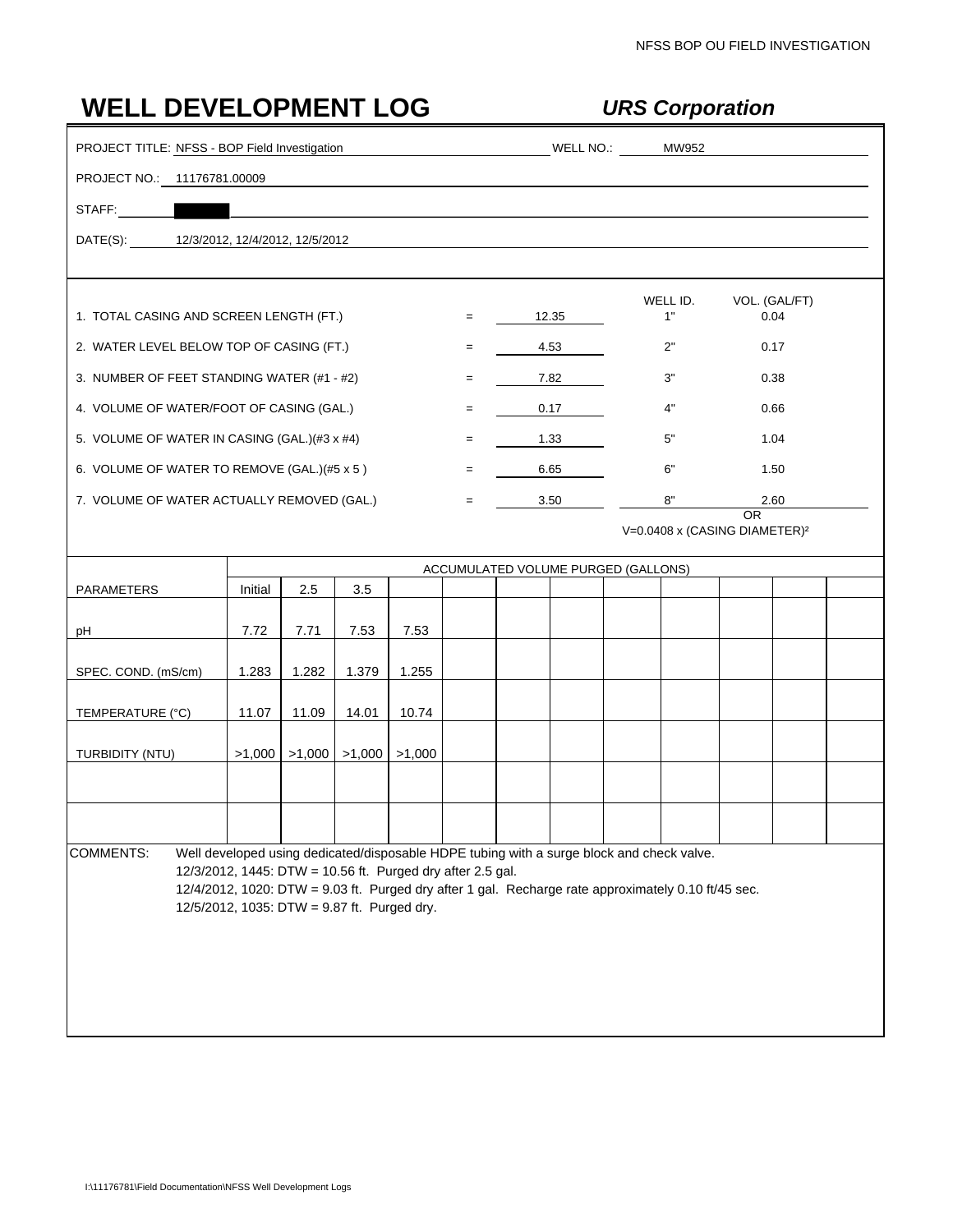| <b>WELL DEVELOPMENT LOG</b>                   |                                                    |                                |       |       |     |                                                                                                                       | <b>URS Corporation</b>                                                                    |                                                        |  |
|-----------------------------------------------|----------------------------------------------------|--------------------------------|-------|-------|-----|-----------------------------------------------------------------------------------------------------------------------|-------------------------------------------------------------------------------------------|--------------------------------------------------------|--|
| PROJECT TITLE: NFSS - BOP Field Investigation |                                                    |                                |       |       |     |                                                                                                                       |                                                                                           |                                                        |  |
| PROJECT NO.: 11176781.00009                   |                                                    |                                |       |       |     |                                                                                                                       |                                                                                           |                                                        |  |
| STAFF:                                        |                                                    |                                |       |       |     | <u> 1989 - Johann Harry Harry Harry Harry Harry Harry Harry Harry Harry Harry Harry Harry Harry Harry Harry Harry</u> |                                                                                           |                                                        |  |
| DATE(S): 12/3/2012, 12/4/2012                 |                                                    |                                |       |       |     |                                                                                                                       |                                                                                           |                                                        |  |
|                                               |                                                    |                                |       |       |     |                                                                                                                       |                                                                                           |                                                        |  |
| 1. TOTAL CASING AND SCREEN LENGTH (FT.)       |                                                    |                                |       |       | $=$ | 12.98                                                                                                                 | WELL ID.<br>1"                                                                            | VOL. (GAL/FT)<br>0.04                                  |  |
| 2. WATER LEVEL BELOW TOP OF CASING (FT.)      |                                                    |                                |       |       | $=$ | 8.11                                                                                                                  | 2"                                                                                        | 0.17                                                   |  |
| 3. NUMBER OF FEET STANDING WATER (#1 - #2)    |                                                    |                                |       |       | $=$ | 4.87                                                                                                                  | 3"                                                                                        | 0.38                                                   |  |
| 4. VOLUME OF WATER/FOOT OF CASING (GAL.)      |                                                    |                                |       |       | $=$ | 0.17                                                                                                                  | 4"                                                                                        | 0.66                                                   |  |
| 5. VOLUME OF WATER IN CASING (GAL.)(#3 x #4)  |                                                    |                                |       |       | $=$ | 0.83                                                                                                                  | 5"                                                                                        | 1.04                                                   |  |
| 6. VOLUME OF WATER TO REMOVE (GAL.)(#5 x 5)   |                                                    |                                |       |       | $=$ | 4.14                                                                                                                  | 6"                                                                                        | 1.50                                                   |  |
| 7. VOLUME OF WATER ACTUALLY REMOVED (GAL.)    |                                                    |                                |       |       | $=$ | 4.50                                                                                                                  | $8"$                                                                                      | 2.60                                                   |  |
|                                               |                                                    |                                |       |       |     |                                                                                                                       |                                                                                           | <b>OR</b><br>V=0.0408 x (CASING DIAMETER) <sup>2</sup> |  |
|                                               |                                                    |                                |       |       |     |                                                                                                                       | ACCUMULATED VOLUME PURGED (GALLONS)                                                       |                                                        |  |
| PARAMETERS                                    | Initial                                            | 1.5                            | 3     | 4.5   |     |                                                                                                                       |                                                                                           |                                                        |  |
| рH                                            | 7.33                                               | 7.32                           | 7.31  | 7.23  |     |                                                                                                                       |                                                                                           |                                                        |  |
|                                               |                                                    |                                |       |       |     |                                                                                                                       |                                                                                           |                                                        |  |
| SPEC. COND. (mS/cm)                           | 1.560                                              | 1.555                          | 1.404 | 1.391 |     |                                                                                                                       |                                                                                           |                                                        |  |
| TEMPERATURE (°C)                              | 11.61                                              | 11.67                          | 12.29 | 13.49 |     |                                                                                                                       |                                                                                           |                                                        |  |
| TURBIDITY (NTU)                               |                                                    | $>1,000$   $>1,000$   $>1,000$ |       | 876   |     |                                                                                                                       |                                                                                           |                                                        |  |
|                                               |                                                    |                                |       |       |     |                                                                                                                       |                                                                                           |                                                        |  |
|                                               |                                                    |                                |       |       |     |                                                                                                                       |                                                                                           |                                                        |  |
|                                               |                                                    |                                |       |       |     |                                                                                                                       |                                                                                           |                                                        |  |
| <b>COMMENTS:</b>                              | 12/3/2012, 1445: DTW = 8.24 ft.                    |                                |       |       |     |                                                                                                                       | Well developed using dedicated/disposable HDPE tubing with a surge block and check valve. |                                                        |  |
|                                               | 12/4/2012, 1034: DTW = 6.97 ft. Very little fines. |                                |       |       |     |                                                                                                                       |                                                                                           |                                                        |  |
|                                               |                                                    |                                |       |       |     |                                                                                                                       |                                                                                           |                                                        |  |
|                                               |                                                    |                                |       |       |     |                                                                                                                       |                                                                                           |                                                        |  |
|                                               |                                                    |                                |       |       |     |                                                                                                                       |                                                                                           |                                                        |  |
|                                               |                                                    |                                |       |       |     |                                                                                                                       |                                                                                           |                                                        |  |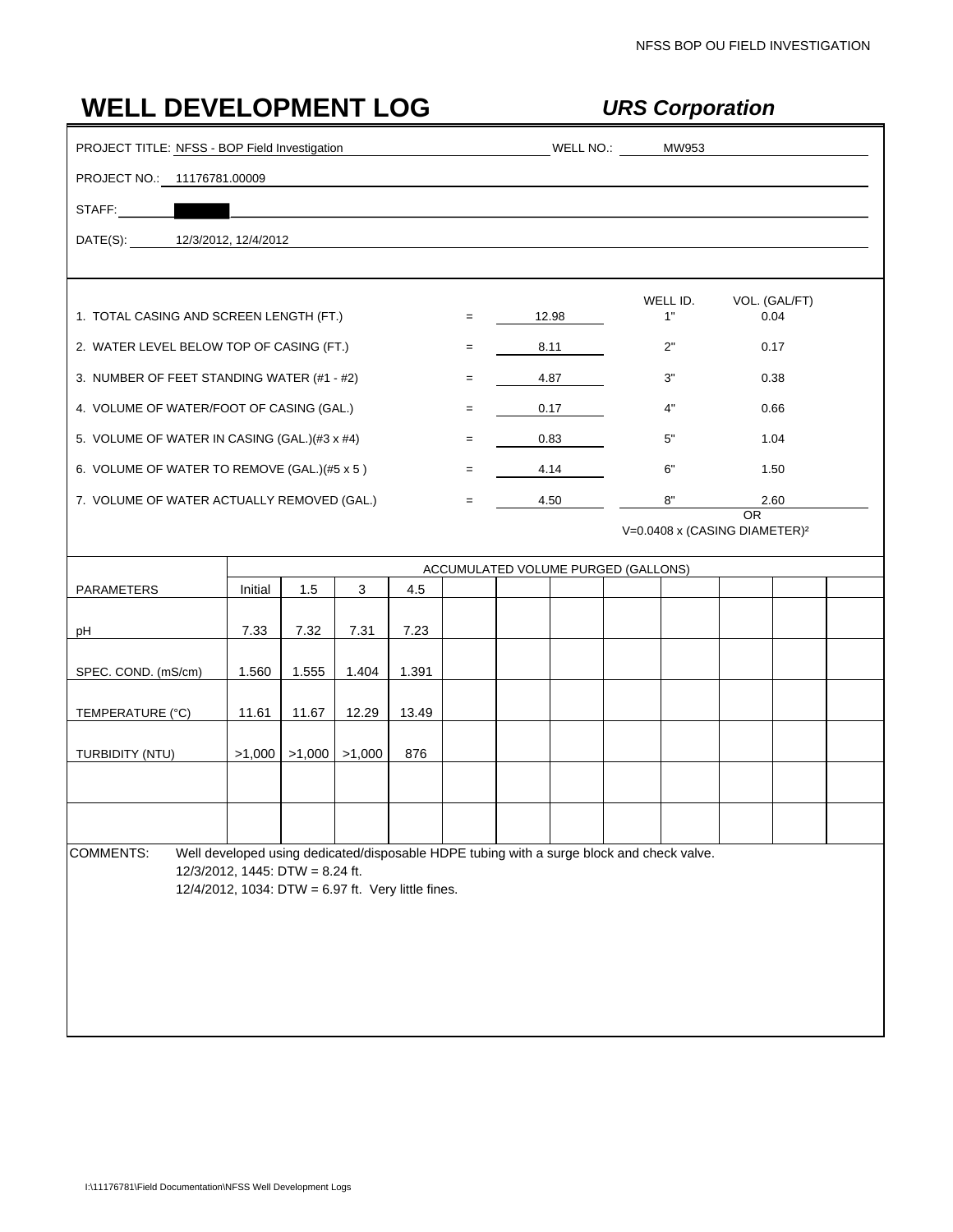| <b>WELL DEVELOPMENT LOG</b>                   |                                                                                                                           |              |                   |                                                    |     |       |       | <b>URS Corporation</b>                                                                    |                                                 |  |
|-----------------------------------------------|---------------------------------------------------------------------------------------------------------------------------|--------------|-------------------|----------------------------------------------------|-----|-------|-------|-------------------------------------------------------------------------------------------|-------------------------------------------------|--|
| PROJECT TITLE: NFSS - BOP Field Investigation |                                                                                                                           |              |                   |                                                    |     |       |       |                                                                                           |                                                 |  |
| PROJECT NO.: 11176781.00009                   |                                                                                                                           |              |                   |                                                    |     |       |       |                                                                                           |                                                 |  |
| STAFF:                                        |                                                                                                                           |              |                   | <u> 1989 - John Stein, Amerikaansk politiker (</u> |     |       |       |                                                                                           |                                                 |  |
| DATE(S): 12/3/2012, 12/4/2012, 12/5/2012      |                                                                                                                           |              |                   |                                                    |     |       |       |                                                                                           |                                                 |  |
|                                               |                                                                                                                           |              |                   |                                                    |     |       |       |                                                                                           |                                                 |  |
| 1. TOTAL CASING AND SCREEN LENGTH (FT.)       |                                                                                                                           |              |                   |                                                    | $=$ | 13.18 |       | WELL ID.<br>1"                                                                            | VOL. (GAL/FT)<br>0.04                           |  |
| 2. WATER LEVEL BELOW TOP OF CASING (FT.)      |                                                                                                                           |              |                   |                                                    | $=$ |       | 10.55 | 2"                                                                                        | 0.17                                            |  |
| 3. NUMBER OF FEET STANDING WATER (#1 - #2)    |                                                                                                                           |              |                   |                                                    | $=$ |       | 2.63  | 3"                                                                                        | 0.38                                            |  |
| 4. VOLUME OF WATER/FOOT OF CASING (GAL.)      |                                                                                                                           |              |                   |                                                    | $=$ |       | 0.17  | 4"                                                                                        | 0.66                                            |  |
| 5. VOLUME OF WATER IN CASING (GAL.)(#3 x #4)  |                                                                                                                           |              |                   |                                                    | $=$ |       | 0.45  | 5"                                                                                        | 1.04                                            |  |
| 6. VOLUME OF WATER TO REMOVE (GAL.)(#5 x 5)   |                                                                                                                           |              |                   |                                                    | $=$ |       | 2.24  | 6"                                                                                        | 1.50                                            |  |
| 7. VOLUME OF WATER ACTUALLY REMOVED (GAL.)    |                                                                                                                           |              |                   |                                                    | $=$ | 1.75  |       | 8"                                                                                        | 2.60                                            |  |
|                                               |                                                                                                                           |              |                   |                                                    |     |       |       |                                                                                           | OR<br>V=0.0408 x (CASING DIAMETER) <sup>2</sup> |  |
|                                               |                                                                                                                           |              |                   |                                                    |     |       |       | ACCUMULATED VOLUME PURGED (GALLONS)                                                       |                                                 |  |
| <b>PARAMETERS</b>                             | Initial                                                                                                                   | $\mathbf{1}$ | 1.5               | 1.75                                               |     |       |       |                                                                                           |                                                 |  |
| рH                                            | 7.43                                                                                                                      | 7.37         | 7.54              | 7.52                                               |     |       |       |                                                                                           |                                                 |  |
| SPEC. COND. (mS/cm)                           | 1.597                                                                                                                     | 1.620        | 1.706             | 1.399                                              |     |       |       |                                                                                           |                                                 |  |
| TEMPERATURE (°C)                              | 12.64                                                                                                                     | 12.69        | 13.90             | 7.53                                               |     |       |       |                                                                                           |                                                 |  |
| TURBIDITY (NTU)                               | >1,000                                                                                                                    |              | $>1,000$ $>1,000$ | >1,000                                             |     |       |       |                                                                                           |                                                 |  |
|                                               |                                                                                                                           |              |                   |                                                    |     |       |       |                                                                                           |                                                 |  |
|                                               |                                                                                                                           |              |                   |                                                    |     |       |       |                                                                                           |                                                 |  |
| <b>COMMENTS:</b>                              |                                                                                                                           |              |                   |                                                    |     |       |       | Well developed using dedicated/disposable HDPE tubing with a surge block and check valve. |                                                 |  |
|                                               | 12/3/2012, 1455: DTW = 12.36 ft. Purged dry after 1 gal.                                                                  |              |                   |                                                    |     |       |       |                                                                                           |                                                 |  |
|                                               | 12/4/2012, 1045: DTW = 11.95 ft. Purged dry after 0.5 gal.<br>12/5/2012, 1050: DTW = 12.34 ft. Purged dry after 0.25 gal. |              |                   |                                                    |     |       |       |                                                                                           |                                                 |  |
|                                               |                                                                                                                           |              |                   |                                                    |     |       |       |                                                                                           |                                                 |  |
|                                               |                                                                                                                           |              |                   |                                                    |     |       |       |                                                                                           |                                                 |  |
|                                               |                                                                                                                           |              |                   |                                                    |     |       |       |                                                                                           |                                                 |  |
|                                               |                                                                                                                           |              |                   |                                                    |     |       |       |                                                                                           |                                                 |  |
|                                               |                                                                                                                           |              |                   |                                                    |     |       |       |                                                                                           |                                                 |  |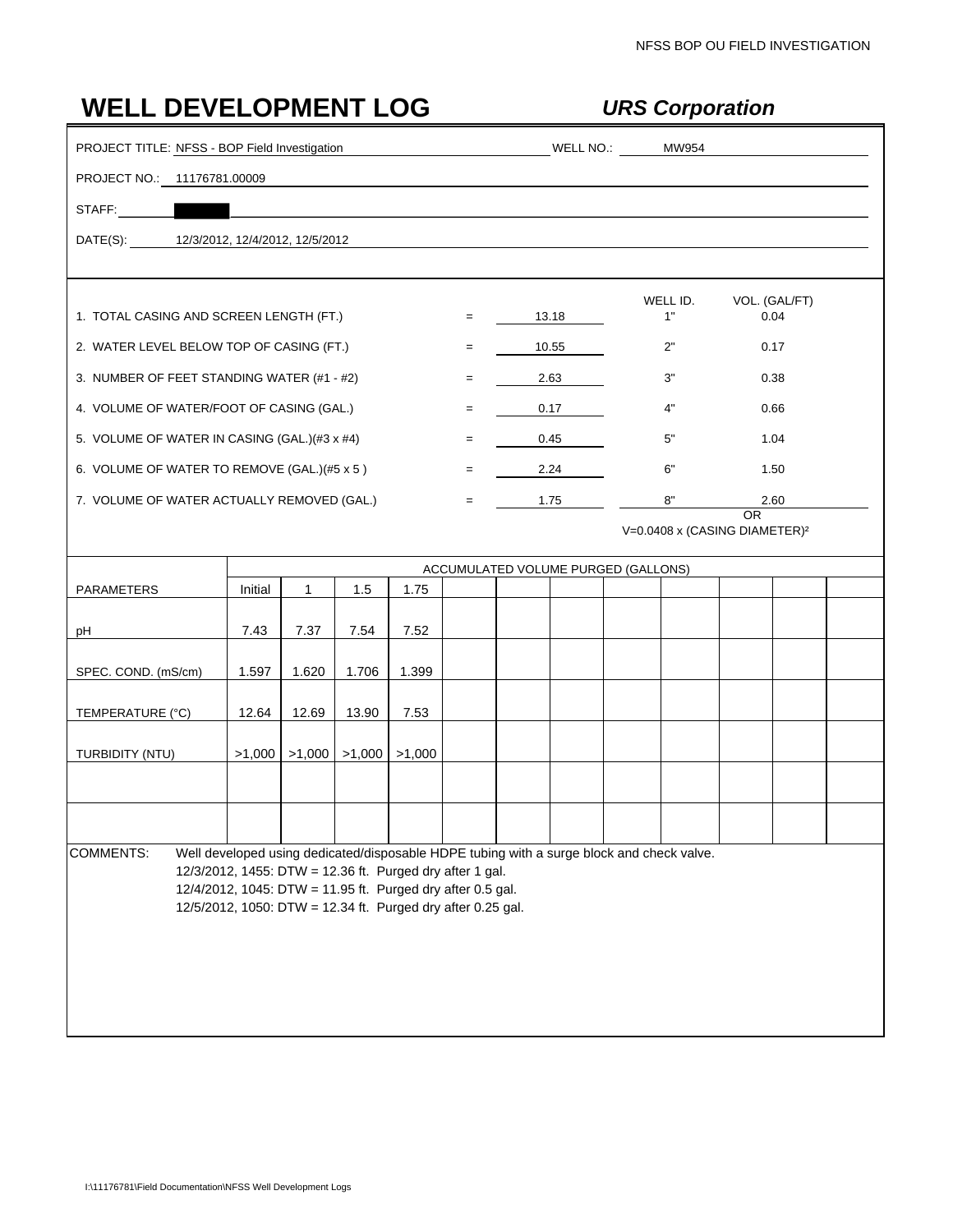|                                               | <b>WELL DEVELOPMENT LOG</b>                                                                                            |                   |                |       |     |                      |                                     |  | <b>URS Corporation</b> |                                                                                                          |      |  |  |  |  |
|-----------------------------------------------|------------------------------------------------------------------------------------------------------------------------|-------------------|----------------|-------|-----|----------------------|-------------------------------------|--|------------------------|----------------------------------------------------------------------------------------------------------|------|--|--|--|--|
| PROJECT TITLE: NFSS - BOP Field Investigation |                                                                                                                        |                   |                |       |     | MELL NO.: 2008 MW955 |                                     |  |                        |                                                                                                          |      |  |  |  |  |
| PROJECT NO.: 11176781.00009                   |                                                                                                                        |                   |                |       |     |                      |                                     |  |                        |                                                                                                          |      |  |  |  |  |
| STAFF:                                        |                                                                                                                        |                   |                |       |     |                      |                                     |  |                        |                                                                                                          |      |  |  |  |  |
| DATE(S): 12/3/2012, 12/4/2012, 12/5/2012      |                                                                                                                        |                   |                |       |     |                      |                                     |  |                        |                                                                                                          |      |  |  |  |  |
|                                               |                                                                                                                        |                   |                |       |     |                      |                                     |  |                        |                                                                                                          |      |  |  |  |  |
| 1. TOTAL CASING AND SCREEN LENGTH (FT.)       |                                                                                                                        |                   |                |       | $=$ |                      | 18.29                               |  | WELL ID.<br>1"         | VOL. (GAL/FT)                                                                                            | 0.04 |  |  |  |  |
| 2. WATER LEVEL BELOW TOP OF CASING (FT.)      |                                                                                                                        |                   |                |       | $=$ |                      | 5.76                                |  | 2"                     |                                                                                                          | 0.17 |  |  |  |  |
| 3. NUMBER OF FEET STANDING WATER (#1 - #2)    |                                                                                                                        |                   |                |       |     |                      | 12.53                               |  | 3"                     | 0.38                                                                                                     |      |  |  |  |  |
| 4. VOLUME OF WATER/FOOT OF CASING (GAL.)      |                                                                                                                        |                   |                |       |     |                      | 0.17                                |  | 4"                     |                                                                                                          | 0.66 |  |  |  |  |
| 5. VOLUME OF WATER IN CASING (GAL.)(#3 x #4)  |                                                                                                                        |                   |                |       | $=$ |                      | 2.13                                |  | 5"                     |                                                                                                          | 1.04 |  |  |  |  |
| 6. VOLUME OF WATER TO REMOVE (GAL.)(#5 x 5)   |                                                                                                                        |                   |                |       | $=$ |                      | 10.65                               |  | 6"                     |                                                                                                          | 1.50 |  |  |  |  |
| 7. VOLUME OF WATER ACTUALLY REMOVED (GAL.)    |                                                                                                                        |                   |                |       | $=$ |                      | 9.00                                |  | 8"                     | 2.60                                                                                                     |      |  |  |  |  |
|                                               |                                                                                                                        |                   |                |       |     |                      |                                     |  |                        | OR.<br>V=0.0408 x (CASING DIAMETER) <sup>2</sup>                                                         |      |  |  |  |  |
|                                               |                                                                                                                        |                   |                |       |     |                      | ACCUMULATED VOLUME PURGED (GALLONS) |  |                        |                                                                                                          |      |  |  |  |  |
| PARAMETERS                                    | Initial                                                                                                                | 4.5               | $\overline{7}$ | 9     |     |                      |                                     |  |                        |                                                                                                          |      |  |  |  |  |
| рH                                            | 7.35                                                                                                                   | 7.41              | 7.41           | 7.32  |     |                      |                                     |  |                        |                                                                                                          |      |  |  |  |  |
| SPEC. COND. (mS/cm)                           | 1.406                                                                                                                  | 1.413             | 1.513          | 1.292 |     |                      |                                     |  |                        |                                                                                                          |      |  |  |  |  |
| TEMPERATURE (°C)                              | 11.82                                                                                                                  | 13.03             | 14.66          | 8.20  |     |                      |                                     |  |                        |                                                                                                          |      |  |  |  |  |
| TURBIDITY (NTU)                               | >1,000                                                                                                                 | $>1,000$ $>1,000$ |                | 238   |     |                      |                                     |  |                        |                                                                                                          |      |  |  |  |  |
|                                               |                                                                                                                        |                   |                |       |     |                      |                                     |  |                        |                                                                                                          |      |  |  |  |  |
|                                               |                                                                                                                        |                   |                |       |     |                      |                                     |  |                        |                                                                                                          |      |  |  |  |  |
| <b>COMMENTS:</b>                              | Well developed using dedicated/disposable HDPE tubing with a surge block and check valve.                              |                   |                |       |     |                      |                                     |  |                        |                                                                                                          |      |  |  |  |  |
|                                               | 12/4/2012, 1105: DTW = 10.58 ft. Purged dry after 2.5 gal.<br>12/5/2012, 1110: DTW = 10.99 ft. Purged dry after 2 gal. |                   |                |       |     |                      |                                     |  |                        | 12/3/2012, 1456: DTW = 14.53 ft. Purged dry after 4.5 gal. 4 ft of recovery after approximately 4 hours. |      |  |  |  |  |
|                                               |                                                                                                                        |                   |                |       |     |                      |                                     |  |                        |                                                                                                          |      |  |  |  |  |
|                                               |                                                                                                                        |                   |                |       |     |                      |                                     |  |                        |                                                                                                          |      |  |  |  |  |
|                                               |                                                                                                                        |                   |                |       |     |                      |                                     |  |                        |                                                                                                          |      |  |  |  |  |
|                                               |                                                                                                                        |                   |                |       |     |                      |                                     |  |                        |                                                                                                          |      |  |  |  |  |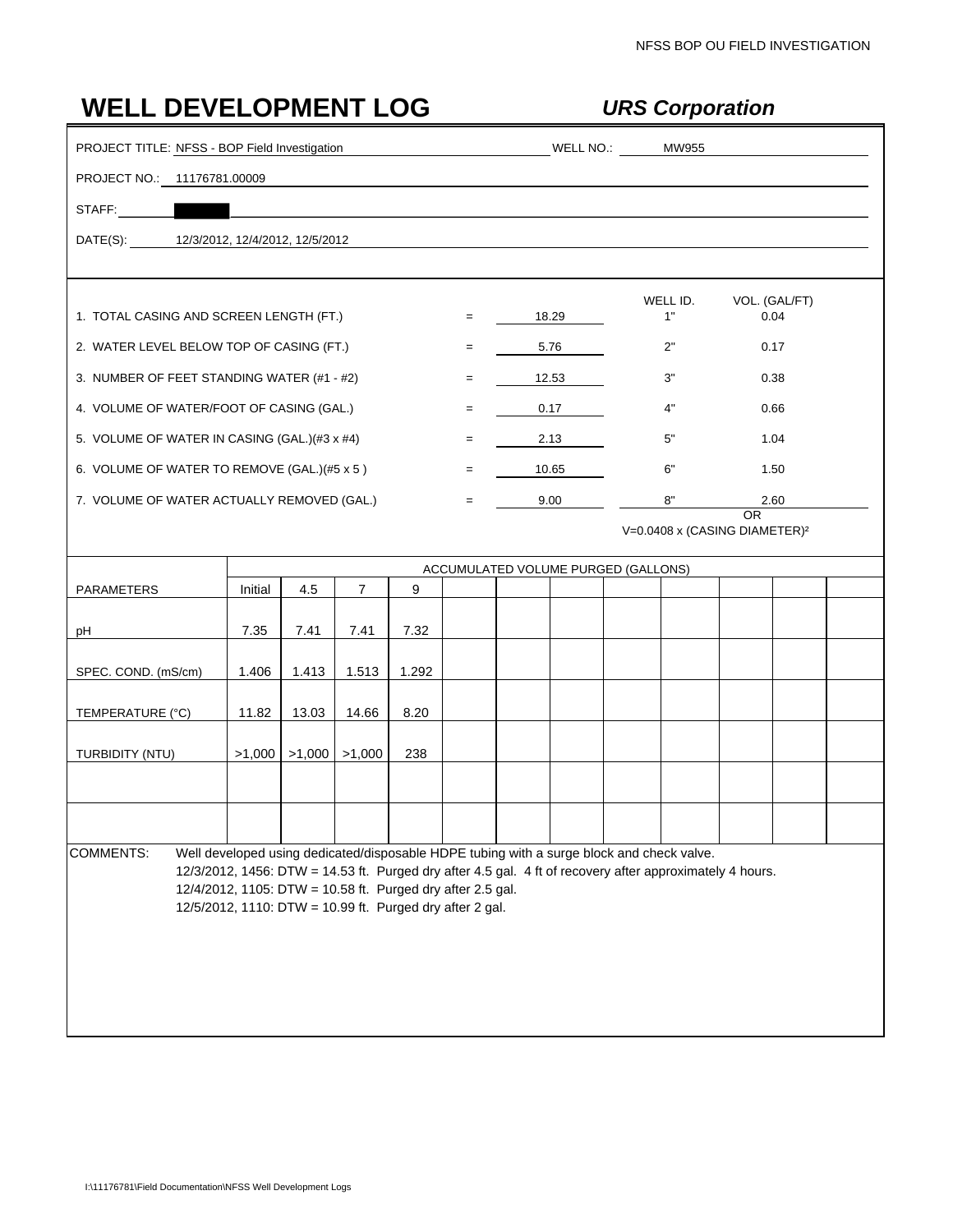| <b>WELL DEVELOPMENT LOG</b>                   |                                                                                                                                                                                                                                             |                                |          |                                                    |                   | <b>URS Corporation</b> |                      |                                                                                           |                                                  |  |  |  |  |  |
|-----------------------------------------------|---------------------------------------------------------------------------------------------------------------------------------------------------------------------------------------------------------------------------------------------|--------------------------------|----------|----------------------------------------------------|-------------------|------------------------|----------------------|-------------------------------------------------------------------------------------------|--------------------------------------------------|--|--|--|--|--|
| PROJECT TITLE: NFSS - BOP Field Investigation |                                                                                                                                                                                                                                             |                                |          |                                                    |                   |                        | MELL NO.: 2008 MW956 |                                                                                           |                                                  |  |  |  |  |  |
| PROJECT NO.: 11176781.00009                   |                                                                                                                                                                                                                                             |                                |          |                                                    |                   |                        |                      |                                                                                           |                                                  |  |  |  |  |  |
| STAFF:                                        |                                                                                                                                                                                                                                             |                                |          | <u> 1989 - John Stein, Amerikaansk politiker (</u> |                   |                        |                      |                                                                                           |                                                  |  |  |  |  |  |
| DATE(S): 11/30/2012, 12/3/2012, 12/4/2012     |                                                                                                                                                                                                                                             |                                |          |                                                    |                   |                        |                      |                                                                                           |                                                  |  |  |  |  |  |
| 1. TOTAL CASING AND SCREEN LENGTH (FT.)       |                                                                                                                                                                                                                                             |                                |          |                                                    | $=$               |                        | 22.88                | WELL ID.<br>1"                                                                            | VOL. (GAL/FT)<br>0.04                            |  |  |  |  |  |
| 2. WATER LEVEL BELOW TOP OF CASING (FT.)      |                                                                                                                                                                                                                                             |                                |          |                                                    | $=$               |                        | 9.42                 | 2"                                                                                        | 0.17                                             |  |  |  |  |  |
| 3. NUMBER OF FEET STANDING WATER (#1 - #2)    |                                                                                                                                                                                                                                             |                                |          |                                                    | $\qquad \qquad =$ |                        | 13.46                | 3"                                                                                        | 0.38                                             |  |  |  |  |  |
| 4. VOLUME OF WATER/FOOT OF CASING (GAL.)      |                                                                                                                                                                                                                                             |                                | $=$      |                                                    | 0.17              | 4"                     | 0.66                 |                                                                                           |                                                  |  |  |  |  |  |
| 5. VOLUME OF WATER IN CASING (GAL.)(#3 x #4)  |                                                                                                                                                                                                                                             |                                | $\equiv$ |                                                    | 2.29<br>5"        |                        |                      |                                                                                           |                                                  |  |  |  |  |  |
| 6. VOLUME OF WATER TO REMOVE (GAL.)(#5 x 5)   |                                                                                                                                                                                                                                             |                                | $=$      | 1.04<br>11.44<br>6"<br>1.50                        |                   |                        |                      |                                                                                           |                                                  |  |  |  |  |  |
| 7. VOLUME OF WATER ACTUALLY REMOVED (GAL.)    |                                                                                                                                                                                                                                             |                                |          |                                                    | $=$               |                        | 10.50<br>8"<br>2.60  |                                                                                           |                                                  |  |  |  |  |  |
|                                               |                                                                                                                                                                                                                                             |                                |          |                                                    |                   |                        |                      |                                                                                           | OR.<br>V=0.0408 x (CASING DIAMETER) <sup>2</sup> |  |  |  |  |  |
|                                               |                                                                                                                                                                                                                                             |                                |          |                                                    |                   |                        |                      |                                                                                           |                                                  |  |  |  |  |  |
| PARAMETERS                                    | Initial                                                                                                                                                                                                                                     | 4                              | 7.5      | 10.5                                               |                   |                        |                      | ACCUMULATED VOLUME PURGED (GALLONS)                                                       |                                                  |  |  |  |  |  |
|                                               |                                                                                                                                                                                                                                             |                                |          |                                                    |                   |                        |                      |                                                                                           |                                                  |  |  |  |  |  |
| рH                                            | 7.65                                                                                                                                                                                                                                        | 7.25                           | 7.31     | 7.74                                               |                   |                        |                      |                                                                                           |                                                  |  |  |  |  |  |
| SPEC. COND. (mS/cm)                           | 1.712                                                                                                                                                                                                                                       | 1.599                          | 1.636    | 1.634                                              |                   |                        |                      |                                                                                           |                                                  |  |  |  |  |  |
| TEMPERATURE (°C)                              | 11.88                                                                                                                                                                                                                                       | 10.82                          | 13.74    | 14.96                                              |                   |                        |                      |                                                                                           |                                                  |  |  |  |  |  |
|                                               |                                                                                                                                                                                                                                             |                                |          |                                                    |                   |                        |                      |                                                                                           |                                                  |  |  |  |  |  |
| TURBIDITY (NTU)                               |                                                                                                                                                                                                                                             | $>1,000$   $>1,000$   $>1,000$ |          | >1,000                                             |                   |                        |                      |                                                                                           |                                                  |  |  |  |  |  |
|                                               |                                                                                                                                                                                                                                             |                                |          |                                                    |                   |                        |                      |                                                                                           |                                                  |  |  |  |  |  |
|                                               |                                                                                                                                                                                                                                             |                                |          |                                                    |                   |                        |                      |                                                                                           |                                                  |  |  |  |  |  |
| <b>COMMENTS:</b>                              | 11/30/2012 - Purged dry after 4 gal.<br>12/3/2012, 1223: DTW = 9.88 ft. Purged dry after 3.5 gal.<br>12/3/12, 1520: DTW = 16.80 ft. Approximately 50% recover after 3 hours.<br>12/4/2012, 0900: DTW = 12.64 ft at. Purged dry after 3 gal. |                                |          |                                                    |                   |                        |                      | Well developed using dedicated/disposable HDPE tubing with a surge block and check valve. |                                                  |  |  |  |  |  |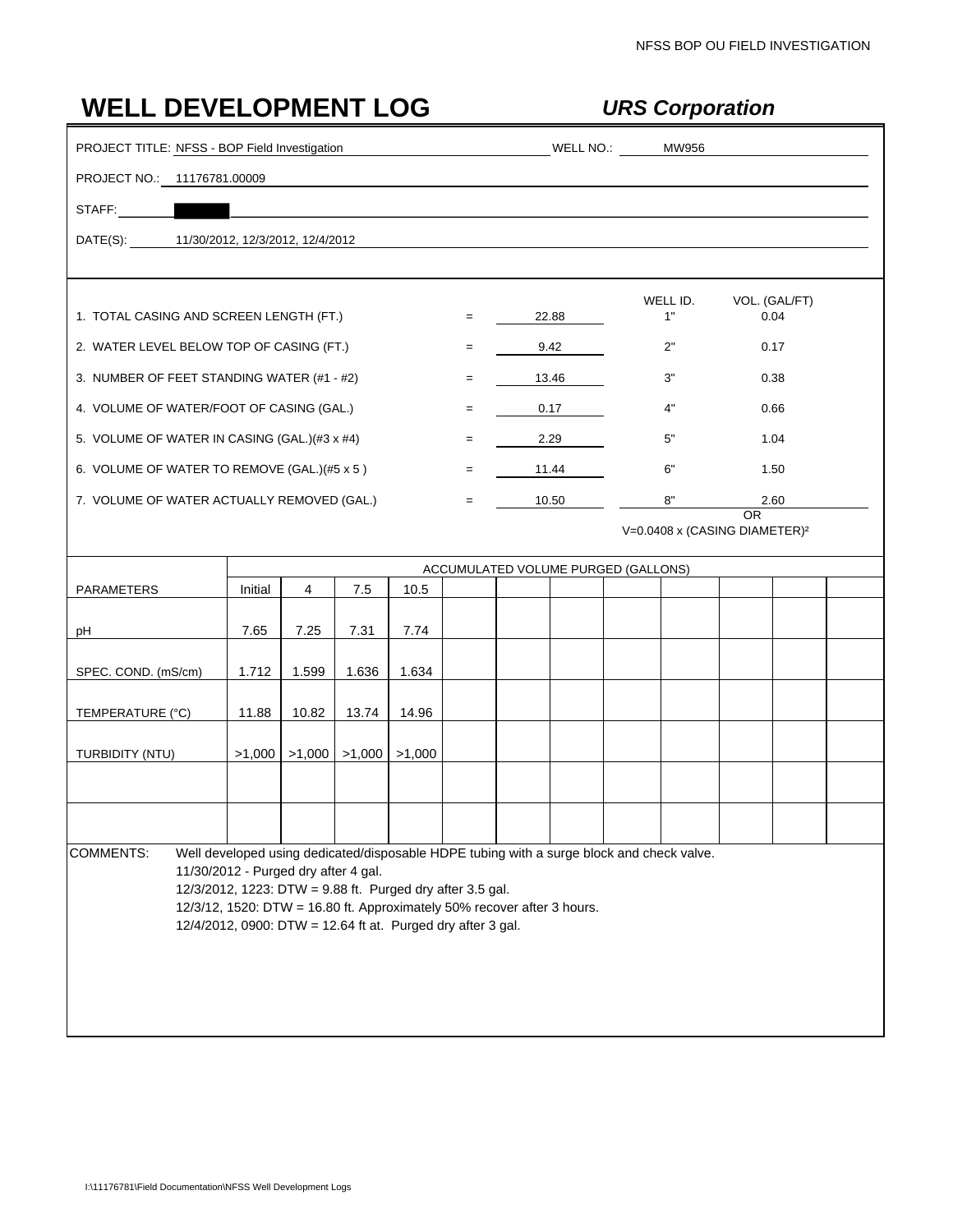| <b>WELL DEVELOPMENT LOG</b>                   |                                                                                                 |       |                     |        |     |      | <b>URS Corporation</b> |                                                                                                     |  |                                                 |  |  |  |
|-----------------------------------------------|-------------------------------------------------------------------------------------------------|-------|---------------------|--------|-----|------|------------------------|-----------------------------------------------------------------------------------------------------|--|-------------------------------------------------|--|--|--|
| PROJECT TITLE: NFSS - BOP Field Investigation |                                                                                                 |       |                     |        |     |      |                        |                                                                                                     |  |                                                 |  |  |  |
| PROJECT NO.: 11176781.00009                   |                                                                                                 |       |                     |        |     |      |                        |                                                                                                     |  |                                                 |  |  |  |
| STAFF:                                        |                                                                                                 |       |                     |        |     |      |                        |                                                                                                     |  |                                                 |  |  |  |
| DATE(S): 11/30/2012, 12/3/2012, 12/4/2012     |                                                                                                 |       |                     |        |     |      |                        |                                                                                                     |  |                                                 |  |  |  |
|                                               |                                                                                                 |       |                     |        |     |      |                        |                                                                                                     |  |                                                 |  |  |  |
| 1. TOTAL CASING AND SCREEN LENGTH (FT.)       |                                                                                                 |       |                     |        | $=$ |      | 17.98                  | WELL ID.<br>1"                                                                                      |  | VOL. (GAL/FT)<br>0.04                           |  |  |  |
| 2. WATER LEVEL BELOW TOP OF CASING (FT.)      |                                                                                                 |       |                     |        |     |      | 9.89                   | 2"                                                                                                  |  | 0.17                                            |  |  |  |
| 3. NUMBER OF FEET STANDING WATER (#1 - #2)    |                                                                                                 |       | 8.09                | 3"     |     | 0.38 |                        |                                                                                                     |  |                                                 |  |  |  |
| 4. VOLUME OF WATER/FOOT OF CASING (GAL.)      |                                                                                                 |       | 0.17                | 4"     |     | 0.66 |                        |                                                                                                     |  |                                                 |  |  |  |
| 5. VOLUME OF WATER IN CASING (GAL.)(#3 x #4)  | =                                                                                               |       | 1.38                | 5"     |     | 1.04 |                        |                                                                                                     |  |                                                 |  |  |  |
| 6. VOLUME OF WATER TO REMOVE (GAL.)(#5 x 5)   |                                                                                                 |       |                     |        |     |      | 6.88<br>6"<br>1.50     |                                                                                                     |  |                                                 |  |  |  |
| 7. VOLUME OF WATER ACTUALLY REMOVED (GAL.)    |                                                                                                 |       |                     |        | $=$ |      | 9.00<br>8"<br>2.60     |                                                                                                     |  |                                                 |  |  |  |
|                                               |                                                                                                 |       |                     |        |     |      |                        |                                                                                                     |  | OR<br>V=0.0408 x (CASING DIAMETER) <sup>2</sup> |  |  |  |
|                                               |                                                                                                 |       |                     |        |     |      |                        | ACCUMULATED VOLUME PURGED (GALLONS)                                                                 |  |                                                 |  |  |  |
| PARAMETERS                                    | Initial                                                                                         | 3     | 6                   | 9      |     |      |                        |                                                                                                     |  |                                                 |  |  |  |
| рH                                            | 7.11                                                                                            | 7.01  | 7.04                | 7.04   |     |      |                        |                                                                                                     |  |                                                 |  |  |  |
| SPEC. COND. (mS/cm)                           | 1.992                                                                                           | 1.947 | 2.235               | 2.335  |     |      |                        |                                                                                                     |  |                                                 |  |  |  |
| TEMPERATURE (°C)                              | 9.81                                                                                            | 9.55  | 13.70               | 14.21  |     |      |                        |                                                                                                     |  |                                                 |  |  |  |
| <b>TURBIDITY (NTU)</b>                        | >1,000                                                                                          |       | $>1,000$ $  >1,000$ | >1,000 |     |      |                        |                                                                                                     |  |                                                 |  |  |  |
|                                               |                                                                                                 |       |                     |        |     |      |                        |                                                                                                     |  |                                                 |  |  |  |
|                                               |                                                                                                 |       |                     |        |     |      |                        |                                                                                                     |  |                                                 |  |  |  |
| <b>COMMENTS:</b>                              |                                                                                                 |       |                     |        |     |      |                        | Well developed using dedicated/disposable HDPE tubing with a surge block and check valve.           |  |                                                 |  |  |  |
|                                               | 11/30/2012 - Purged dry after 3 gal.<br>12/4/2012, 0915: DTW = 9.48 ft. Purged dry after 3 gal. |       |                     |        |     |      |                        | 12/3/2012, 1310: DTW = 9.68 ft. Purged dry after 3 gal. Recharge rate approximately 0.10 ft/70 sec. |  |                                                 |  |  |  |
|                                               |                                                                                                 |       |                     |        |     |      |                        |                                                                                                     |  |                                                 |  |  |  |
|                                               |                                                                                                 |       |                     |        |     |      |                        |                                                                                                     |  |                                                 |  |  |  |
|                                               |                                                                                                 |       |                     |        |     |      |                        |                                                                                                     |  |                                                 |  |  |  |
|                                               |                                                                                                 |       |                     |        |     |      |                        |                                                                                                     |  |                                                 |  |  |  |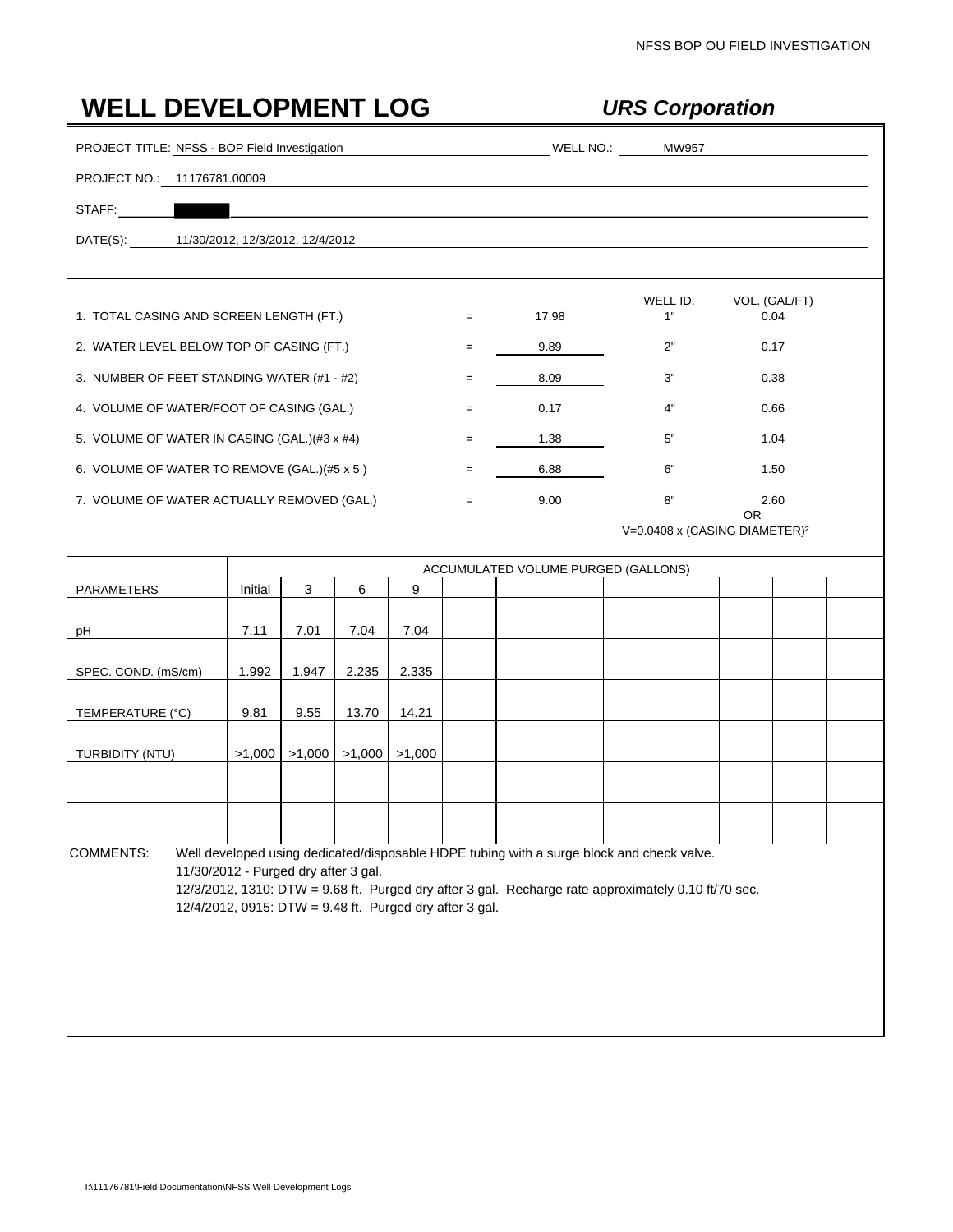|                     |                                                                                                                                                                                                                                                                                                                                                                                                                                                                                                                                                                                                                                                                                                                                                                                                                                                                                                                                                                |     |      |      |      | <b>URS Corporation</b> |       |                                     |                                                 |  |  |  |  |
|---------------------|----------------------------------------------------------------------------------------------------------------------------------------------------------------------------------------------------------------------------------------------------------------------------------------------------------------------------------------------------------------------------------------------------------------------------------------------------------------------------------------------------------------------------------------------------------------------------------------------------------------------------------------------------------------------------------------------------------------------------------------------------------------------------------------------------------------------------------------------------------------------------------------------------------------------------------------------------------------|-----|------|------|------|------------------------|-------|-------------------------------------|-------------------------------------------------|--|--|--|--|
|                     |                                                                                                                                                                                                                                                                                                                                                                                                                                                                                                                                                                                                                                                                                                                                                                                                                                                                                                                                                                |     |      |      |      | MELL NO.: MW958        |       |                                     |                                                 |  |  |  |  |
|                     |                                                                                                                                                                                                                                                                                                                                                                                                                                                                                                                                                                                                                                                                                                                                                                                                                                                                                                                                                                |     |      |      |      |                        |       |                                     |                                                 |  |  |  |  |
| STAFF:              |                                                                                                                                                                                                                                                                                                                                                                                                                                                                                                                                                                                                                                                                                                                                                                                                                                                                                                                                                                |     |      |      |      |                        |       |                                     |                                                 |  |  |  |  |
|                     |                                                                                                                                                                                                                                                                                                                                                                                                                                                                                                                                                                                                                                                                                                                                                                                                                                                                                                                                                                |     |      |      |      |                        |       |                                     |                                                 |  |  |  |  |
|                     |                                                                                                                                                                                                                                                                                                                                                                                                                                                                                                                                                                                                                                                                                                                                                                                                                                                                                                                                                                |     |      |      |      |                        |       |                                     |                                                 |  |  |  |  |
|                     | <b>WELL DEVELOPMENT LOG</b><br>PROJECT TITLE: NFSS - BOP Field Investigation<br>PROJECT NO.: 11176781.00009<br><u> 1988 - Jan Samuel Barbara, martin d</u><br>DATE(S): 11/31/2012, 12/3/2012, 12/4/2012<br>1. TOTAL CASING AND SCREEN LENGTH (FT.)<br>2. WATER LEVEL BELOW TOP OF CASING (FT.)<br>3. NUMBER OF FEET STANDING WATER (#1 - #2)<br>4. VOLUME OF WATER/FOOT OF CASING (GAL.)<br>5. VOLUME OF WATER IN CASING (GAL.)(#3 x #4)<br>6. VOLUME OF WATER TO REMOVE (GAL.)(#5 x 5)<br>7. VOLUME OF WATER ACTUALLY REMOVED (GAL.)<br>0.35<br>Initial<br>0.48<br>7.28<br>7.44<br>7.53<br>0.980<br>1.171<br>1.219<br>8.63<br>12.92<br>13.90<br>96.3<br>65.0<br>72.1<br><b>COMMENTS:</b><br>Well developed using dedicated/disposable HDPE tubing with a surge block and check valve.<br>11/30/2012 - Purged dry after 0.25 gal.<br>12/3/2012, 1333: DTW = 12.38 ft. Purged dry after 0.1 gal.<br>12/4/2012, 0932: DTW = 12.53 ft. Purged dry after 0.13 gal. |     |      |      |      |                        | 13.10 | WELL ID.<br>1"                      | VOL. (GAL/FT)<br>0.04                           |  |  |  |  |
|                     |                                                                                                                                                                                                                                                                                                                                                                                                                                                                                                                                                                                                                                                                                                                                                                                                                                                                                                                                                                |     |      |      | $=$  |                        | 12.04 | 2"                                  | 0.17                                            |  |  |  |  |
|                     |                                                                                                                                                                                                                                                                                                                                                                                                                                                                                                                                                                                                                                                                                                                                                                                                                                                                                                                                                                |     |      | $=$  | 1.06 |                        | 3"    | 0.38                                |                                                 |  |  |  |  |
|                     |                                                                                                                                                                                                                                                                                                                                                                                                                                                                                                                                                                                                                                                                                                                                                                                                                                                                                                                                                                | $=$ |      | 0.17 | 4"   | 0.66                   |       |                                     |                                                 |  |  |  |  |
|                     |                                                                                                                                                                                                                                                                                                                                                                                                                                                                                                                                                                                                                                                                                                                                                                                                                                                                                                                                                                | $=$ | 0.18 |      | 5"   | 1.04                   |       |                                     |                                                 |  |  |  |  |
|                     |                                                                                                                                                                                                                                                                                                                                                                                                                                                                                                                                                                                                                                                                                                                                                                                                                                                                                                                                                                |     |      |      | $=$  |                        | 0.90  | 6"                                  | 1.50                                            |  |  |  |  |
|                     |                                                                                                                                                                                                                                                                                                                                                                                                                                                                                                                                                                                                                                                                                                                                                                                                                                                                                                                                                                |     |      |      | $=$  | 0.48                   |       | 8"                                  | 2.60                                            |  |  |  |  |
|                     |                                                                                                                                                                                                                                                                                                                                                                                                                                                                                                                                                                                                                                                                                                                                                                                                                                                                                                                                                                |     |      |      |      |                        |       |                                     |                                                 |  |  |  |  |
|                     |                                                                                                                                                                                                                                                                                                                                                                                                                                                                                                                                                                                                                                                                                                                                                                                                                                                                                                                                                                |     |      |      |      |                        |       | ACCUMULATED VOLUME PURGED (GALLONS) |                                                 |  |  |  |  |
| <b>PARAMETERS</b>   |                                                                                                                                                                                                                                                                                                                                                                                                                                                                                                                                                                                                                                                                                                                                                                                                                                                                                                                                                                |     |      |      |      |                        |       |                                     |                                                 |  |  |  |  |
| рH                  |                                                                                                                                                                                                                                                                                                                                                                                                                                                                                                                                                                                                                                                                                                                                                                                                                                                                                                                                                                |     |      |      |      |                        |       |                                     |                                                 |  |  |  |  |
| SPEC. COND. (mS/cm) |                                                                                                                                                                                                                                                                                                                                                                                                                                                                                                                                                                                                                                                                                                                                                                                                                                                                                                                                                                |     |      |      |      |                        |       |                                     |                                                 |  |  |  |  |
| TEMPERATURE (°C)    |                                                                                                                                                                                                                                                                                                                                                                                                                                                                                                                                                                                                                                                                                                                                                                                                                                                                                                                                                                |     |      |      |      |                        |       |                                     |                                                 |  |  |  |  |
| TURBIDITY (NTU)     |                                                                                                                                                                                                                                                                                                                                                                                                                                                                                                                                                                                                                                                                                                                                                                                                                                                                                                                                                                |     |      |      |      |                        |       |                                     | OR<br>V=0.0408 x (CASING DIAMETER) <sup>2</sup> |  |  |  |  |
|                     |                                                                                                                                                                                                                                                                                                                                                                                                                                                                                                                                                                                                                                                                                                                                                                                                                                                                                                                                                                |     |      |      |      |                        |       |                                     |                                                 |  |  |  |  |
|                     |                                                                                                                                                                                                                                                                                                                                                                                                                                                                                                                                                                                                                                                                                                                                                                                                                                                                                                                                                                |     |      |      |      |                        |       |                                     |                                                 |  |  |  |  |
|                     |                                                                                                                                                                                                                                                                                                                                                                                                                                                                                                                                                                                                                                                                                                                                                                                                                                                                                                                                                                |     |      |      |      |                        |       |                                     |                                                 |  |  |  |  |
|                     |                                                                                                                                                                                                                                                                                                                                                                                                                                                                                                                                                                                                                                                                                                                                                                                                                                                                                                                                                                |     |      |      |      |                        |       |                                     |                                                 |  |  |  |  |
|                     |                                                                                                                                                                                                                                                                                                                                                                                                                                                                                                                                                                                                                                                                                                                                                                                                                                                                                                                                                                |     |      |      |      |                        |       |                                     |                                                 |  |  |  |  |
|                     |                                                                                                                                                                                                                                                                                                                                                                                                                                                                                                                                                                                                                                                                                                                                                                                                                                                                                                                                                                |     |      |      |      |                        |       |                                     |                                                 |  |  |  |  |
|                     |                                                                                                                                                                                                                                                                                                                                                                                                                                                                                                                                                                                                                                                                                                                                                                                                                                                                                                                                                                |     |      |      |      |                        |       |                                     |                                                 |  |  |  |  |
|                     |                                                                                                                                                                                                                                                                                                                                                                                                                                                                                                                                                                                                                                                                                                                                                                                                                                                                                                                                                                |     |      |      |      |                        |       |                                     |                                                 |  |  |  |  |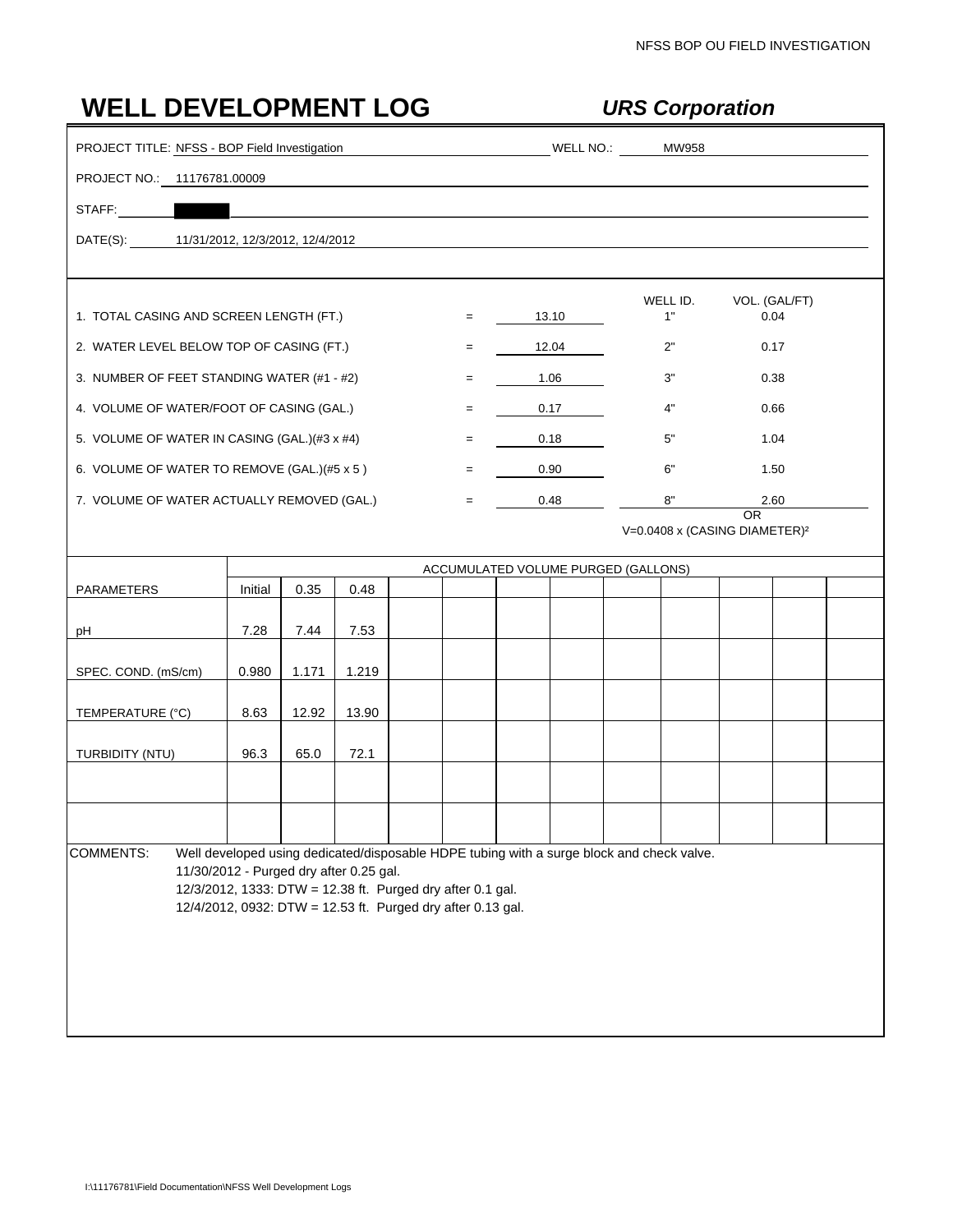|                             |                                                                                                                                                                                                                                                                                                                                                                                                                                                                                                                                                                                                                                                                                                                                                                                                                                                           |  |      |       |     |      | <b>URS Corporation</b> |                                     |                         |                                           |  |  |  |  |
|-----------------------------|-----------------------------------------------------------------------------------------------------------------------------------------------------------------------------------------------------------------------------------------------------------------------------------------------------------------------------------------------------------------------------------------------------------------------------------------------------------------------------------------------------------------------------------------------------------------------------------------------------------------------------------------------------------------------------------------------------------------------------------------------------------------------------------------------------------------------------------------------------------|--|------|-------|-----|------|------------------------|-------------------------------------|-------------------------|-------------------------------------------|--|--|--|--|
|                             |                                                                                                                                                                                                                                                                                                                                                                                                                                                                                                                                                                                                                                                                                                                                                                                                                                                           |  |      |       |     |      | MELL NO.: 2008 MW959   |                                     |                         |                                           |  |  |  |  |
| PROJECT NO.: 11176781.00009 |                                                                                                                                                                                                                                                                                                                                                                                                                                                                                                                                                                                                                                                                                                                                                                                                                                                           |  |      |       |     |      |                        |                                     |                         |                                           |  |  |  |  |
| STAFF:                      |                                                                                                                                                                                                                                                                                                                                                                                                                                                                                                                                                                                                                                                                                                                                                                                                                                                           |  |      |       |     |      |                        |                                     |                         |                                           |  |  |  |  |
|                             |                                                                                                                                                                                                                                                                                                                                                                                                                                                                                                                                                                                                                                                                                                                                                                                                                                                           |  |      |       |     |      |                        |                                     |                         |                                           |  |  |  |  |
|                             |                                                                                                                                                                                                                                                                                                                                                                                                                                                                                                                                                                                                                                                                                                                                                                                                                                                           |  |      |       |     |      |                        |                                     |                         |                                           |  |  |  |  |
|                             | <b>WELL DEVELOPMENT LOG</b><br>PROJECT TITLE: NFSS - BOP Field Investigation<br>DATE(S): 11/29/2012, 11/30/2012, 12/3/2012<br>1. TOTAL CASING AND SCREEN LENGTH (FT.)<br>2. WATER LEVEL BELOW TOP OF CASING (FT.)<br>3. NUMBER OF FEET STANDING WATER (#1 - #2)<br>4. VOLUME OF WATER/FOOT OF CASING (GAL.)<br>5. VOLUME OF WATER IN CASING (GAL.)(#3 x #4)<br>7. VOLUME OF WATER ACTUALLY REMOVED (GAL.)<br>4<br>Initial<br>6<br>7.39<br>7.20<br>7.45<br>1.653<br>1.573<br>1.559<br>10.48<br>10.91<br>12.16<br>>1,000<br>$>1,000$ $  >1,000$<br>Well developed using dedicated/disposable HDPE tubing with a surge block and check valve.<br>11/29/2012 - Purged dry after 4 gal.<br>11/30/2012, 1605: DTW = 12.69 ft. Purged dry after 2 gal.<br>12/3/2012, 1207: DTW = 10.56 ft. Purged dry after 2.5 gal. Recharge rate approximately 0.10 ft/20 sec. |  |      |       | $=$ |      | 18.38                  |                                     | WELL ID.<br>1"          | VOL. (GAL/FT)<br>0.04                     |  |  |  |  |
|                             |                                                                                                                                                                                                                                                                                                                                                                                                                                                                                                                                                                                                                                                                                                                                                                                                                                                           |  |      |       |     |      | 8.70                   |                                     | 2"                      | 0.17                                      |  |  |  |  |
|                             |                                                                                                                                                                                                                                                                                                                                                                                                                                                                                                                                                                                                                                                                                                                                                                                                                                                           |  | 9.68 |       | 3"  | 0.38 |                        |                                     |                         |                                           |  |  |  |  |
|                             |                                                                                                                                                                                                                                                                                                                                                                                                                                                                                                                                                                                                                                                                                                                                                                                                                                                           |  | 0.17 |       | 4"  | 0.66 |                        |                                     |                         |                                           |  |  |  |  |
|                             |                                                                                                                                                                                                                                                                                                                                                                                                                                                                                                                                                                                                                                                                                                                                                                                                                                                           |  | 1.65 |       | 5"  | 1.04 |                        |                                     |                         |                                           |  |  |  |  |
|                             | 6. VOLUME OF WATER TO REMOVE (GAL.)(#5 x 5)                                                                                                                                                                                                                                                                                                                                                                                                                                                                                                                                                                                                                                                                                                                                                                                                               |  |      |       |     |      | 8.23                   |                                     | 6"                      | 1.50                                      |  |  |  |  |
|                             |                                                                                                                                                                                                                                                                                                                                                                                                                                                                                                                                                                                                                                                                                                                                                                                                                                                           |  |      |       | $=$ |      | 8.50                   |                                     | 8"<br>2.60<br><b>OR</b> |                                           |  |  |  |  |
|                             |                                                                                                                                                                                                                                                                                                                                                                                                                                                                                                                                                                                                                                                                                                                                                                                                                                                           |  |      |       |     |      |                        |                                     |                         | V=0.0408 x (CASING DIAMETER) <sup>2</sup> |  |  |  |  |
|                             |                                                                                                                                                                                                                                                                                                                                                                                                                                                                                                                                                                                                                                                                                                                                                                                                                                                           |  |      |       |     |      |                        | ACCUMULATED VOLUME PURGED (GALLONS) |                         |                                           |  |  |  |  |
| PARAMETERS                  |                                                                                                                                                                                                                                                                                                                                                                                                                                                                                                                                                                                                                                                                                                                                                                                                                                                           |  |      | 8.5   |     |      |                        |                                     |                         |                                           |  |  |  |  |
| рH                          |                                                                                                                                                                                                                                                                                                                                                                                                                                                                                                                                                                                                                                                                                                                                                                                                                                                           |  |      | 7.27  |     |      |                        |                                     |                         |                                           |  |  |  |  |
| SPEC. COND. (mS/cm)         |                                                                                                                                                                                                                                                                                                                                                                                                                                                                                                                                                                                                                                                                                                                                                                                                                                                           |  |      | 1.690 |     |      |                        |                                     |                         |                                           |  |  |  |  |
| TEMPERATURE (°C)            |                                                                                                                                                                                                                                                                                                                                                                                                                                                                                                                                                                                                                                                                                                                                                                                                                                                           |  |      | 13.44 |     |      |                        |                                     |                         |                                           |  |  |  |  |
| TURBIDITY (NTU)             |                                                                                                                                                                                                                                                                                                                                                                                                                                                                                                                                                                                                                                                                                                                                                                                                                                                           |  |      | 179   |     |      |                        |                                     |                         |                                           |  |  |  |  |
|                             |                                                                                                                                                                                                                                                                                                                                                                                                                                                                                                                                                                                                                                                                                                                                                                                                                                                           |  |      |       |     |      |                        |                                     |                         |                                           |  |  |  |  |
|                             |                                                                                                                                                                                                                                                                                                                                                                                                                                                                                                                                                                                                                                                                                                                                                                                                                                                           |  |      |       |     |      |                        |                                     |                         |                                           |  |  |  |  |
| <b>COMMENTS:</b>            |                                                                                                                                                                                                                                                                                                                                                                                                                                                                                                                                                                                                                                                                                                                                                                                                                                                           |  |      |       |     |      |                        |                                     |                         |                                           |  |  |  |  |
|                             |                                                                                                                                                                                                                                                                                                                                                                                                                                                                                                                                                                                                                                                                                                                                                                                                                                                           |  |      |       |     |      |                        |                                     |                         |                                           |  |  |  |  |
|                             |                                                                                                                                                                                                                                                                                                                                                                                                                                                                                                                                                                                                                                                                                                                                                                                                                                                           |  |      |       |     |      |                        |                                     |                         |                                           |  |  |  |  |
|                             |                                                                                                                                                                                                                                                                                                                                                                                                                                                                                                                                                                                                                                                                                                                                                                                                                                                           |  |      |       |     |      |                        |                                     |                         |                                           |  |  |  |  |
|                             |                                                                                                                                                                                                                                                                                                                                                                                                                                                                                                                                                                                                                                                                                                                                                                                                                                                           |  |      |       |     |      |                        |                                     |                         |                                           |  |  |  |  |
|                             |                                                                                                                                                                                                                                                                                                                                                                                                                                                                                                                                                                                                                                                                                                                                                                                                                                                           |  |      |       |     |      |                        |                                     |                         |                                           |  |  |  |  |